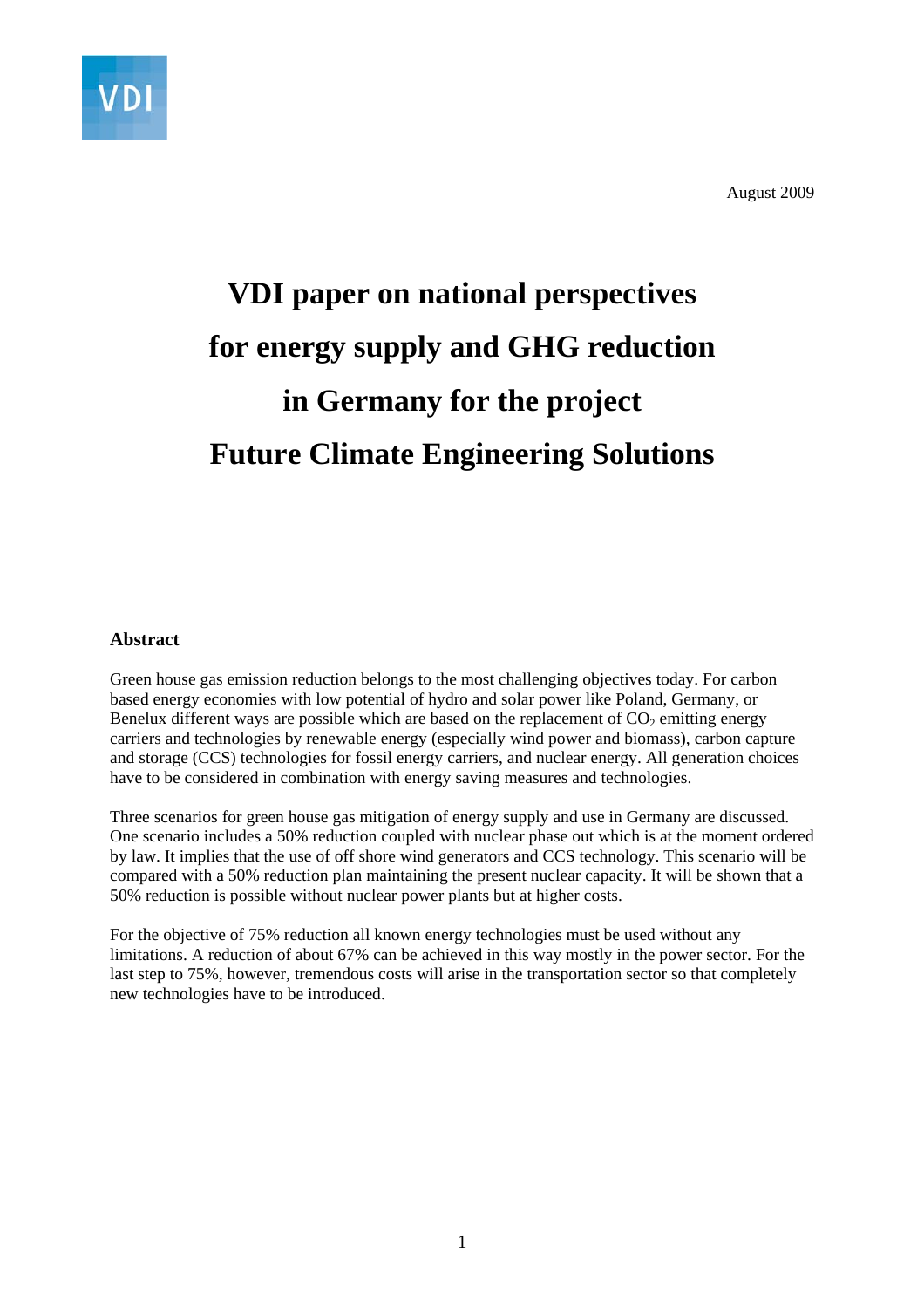

### **1. The German situation**

Fig. 1 shows the primary energy consumption (PEC) in Germany. About 80% of the emissions come from energy supply and use. About 5.5 EJ of the PEC, that is more than 38%, are used for the generation of net electricity of 1.8 EJ. That is why electricity generation is considered an important element in GHG reduction. This Figure also shows the wide possibilities of increasing the efficiencies in the sectors of transformation and use.



### \*) small enterprises

Fig 1: Primary energy consumption (PEC) in Germany to obtain effective energy for heating, illumination, and mechanical energy

The primary energy consumption (PEC) is mainly based on fossil (hard coal, lignite, oil and gas) and nuclear fuels. The portion of hydro, biomass and solar source is small due to the geographic situation in Germany. For electricity generation due to German laws, however, the portion of renewable sources exceeds 12% today.



Fig. 2: Composition of GHG emissions in Mt/a [UBA]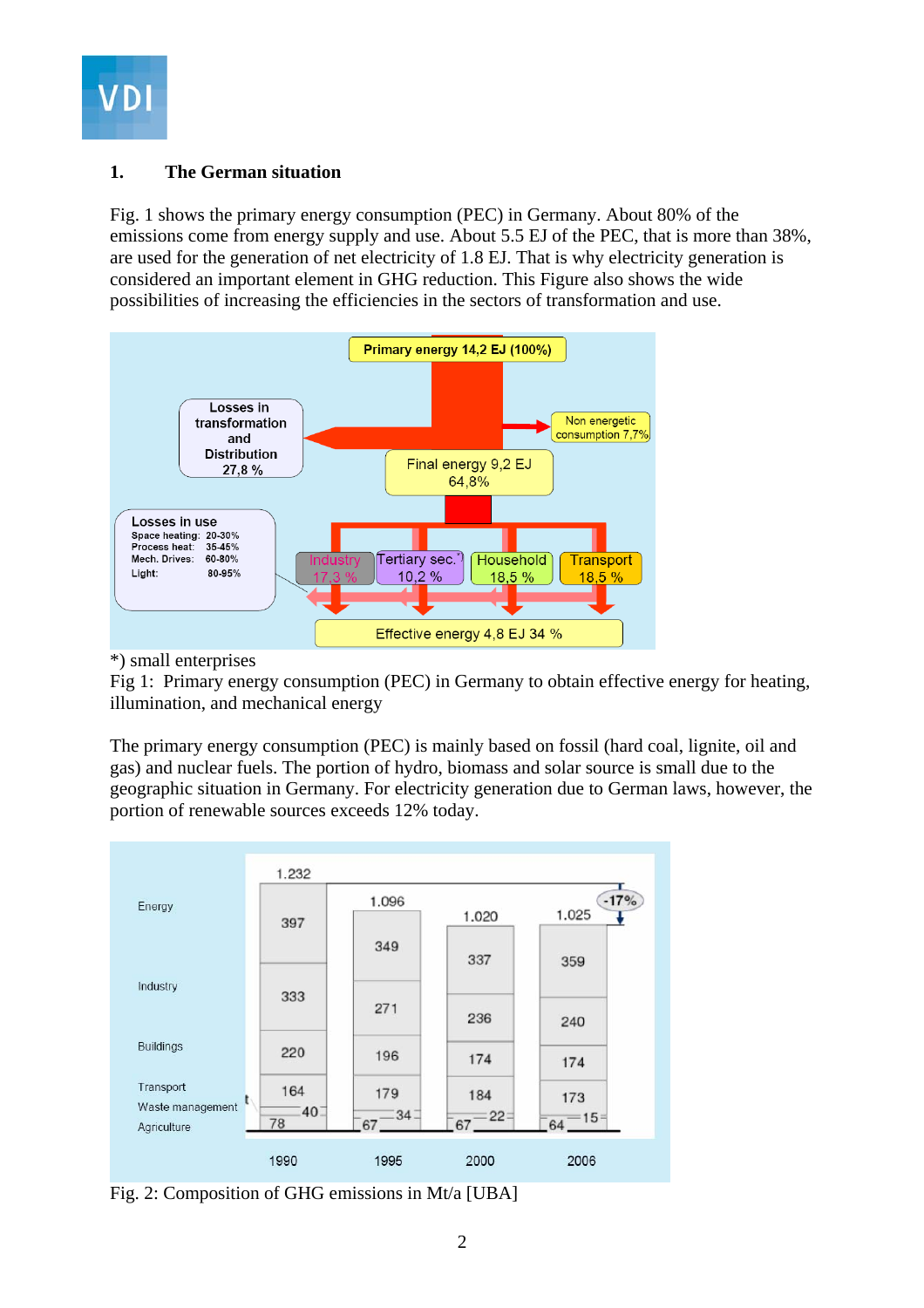

Figure 2 shows the composition of GHG emissions in Germany. 209 Mt of 1025 Mt are not energy related: In 240 Mt for industry 130 Mt  $CO<sub>2</sub>e$  come from industrial processes, other 15 Mt come from waste management and 64 Mt from agriculture. These quantities will not be examined further. We assume in our further considerations that the process and waste management emissions will be cut in the same way like energy related emissions.

### **2. Energy Modelling and basic assumptions**

The basic structure of the model is shown in Fig. 3. The model approach is technical oriented. Every energy technology including energy efficiency technology is characterised by inputs and outputs and by efficiency parameters and specific emissions. Energy import prices will be given as input. This optimisation model is reflecting the relations in the network of the German energy supply (which includes the supply as well as the usage of energy from primary energy over final energy to effective energy). Special emphasis is put on the possibilities of savings by increasing efficiencies in the final energy sectors industry, small consumer, transport, and households. The energy flow from primary energy to effective energy will be described by energy sources and energy services. Effective energy is represented by the demand for energy services, for instance for space heating, tons and personal kilometres or industrial goods.

The specific costs per technology in the different sectors are taken from different reliable sources. Especially assumptions for these costs in the years 2040 and 2050 are best extrapolations but have to be revisited with time as a specific example cost for power generating equipment was compared with various German utilities and VGB (Association of Power Plant Operators).



Fig. 3: Energy system modelling at Jülich Research Center (IKARUS-LP)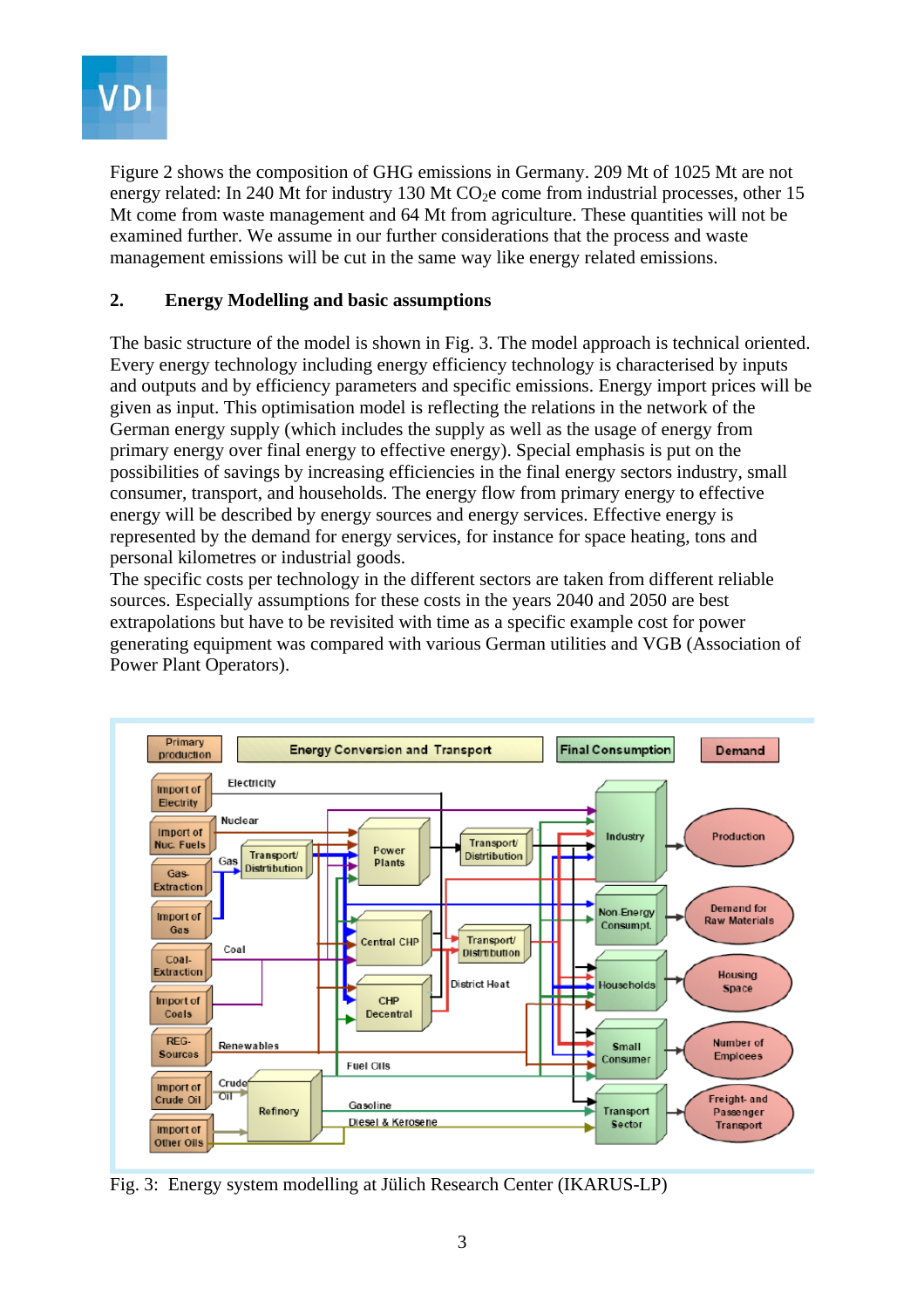

The mathematical method of linear programming (LP) in the form of a time-step model is used. The energy system will be optimized by minimizing the total costs of the economic system. In this way the model will calculate s special combination of technologies and energy sources taking given parameters and technology data as boundary conditions into account.

The basic assumptions for the boundary conditions are shown in Fig. 4 to 6. They are taken from various prediction models and have been evaluated by the VDI team. Members of the VDI Society of Energy and Environment as well as VDI experts from the transportation sector and building services have been involved.



Fig. 4: Gross domestic product: Development until 2008 and prognosis



Fig 5: Prognosis of demographic development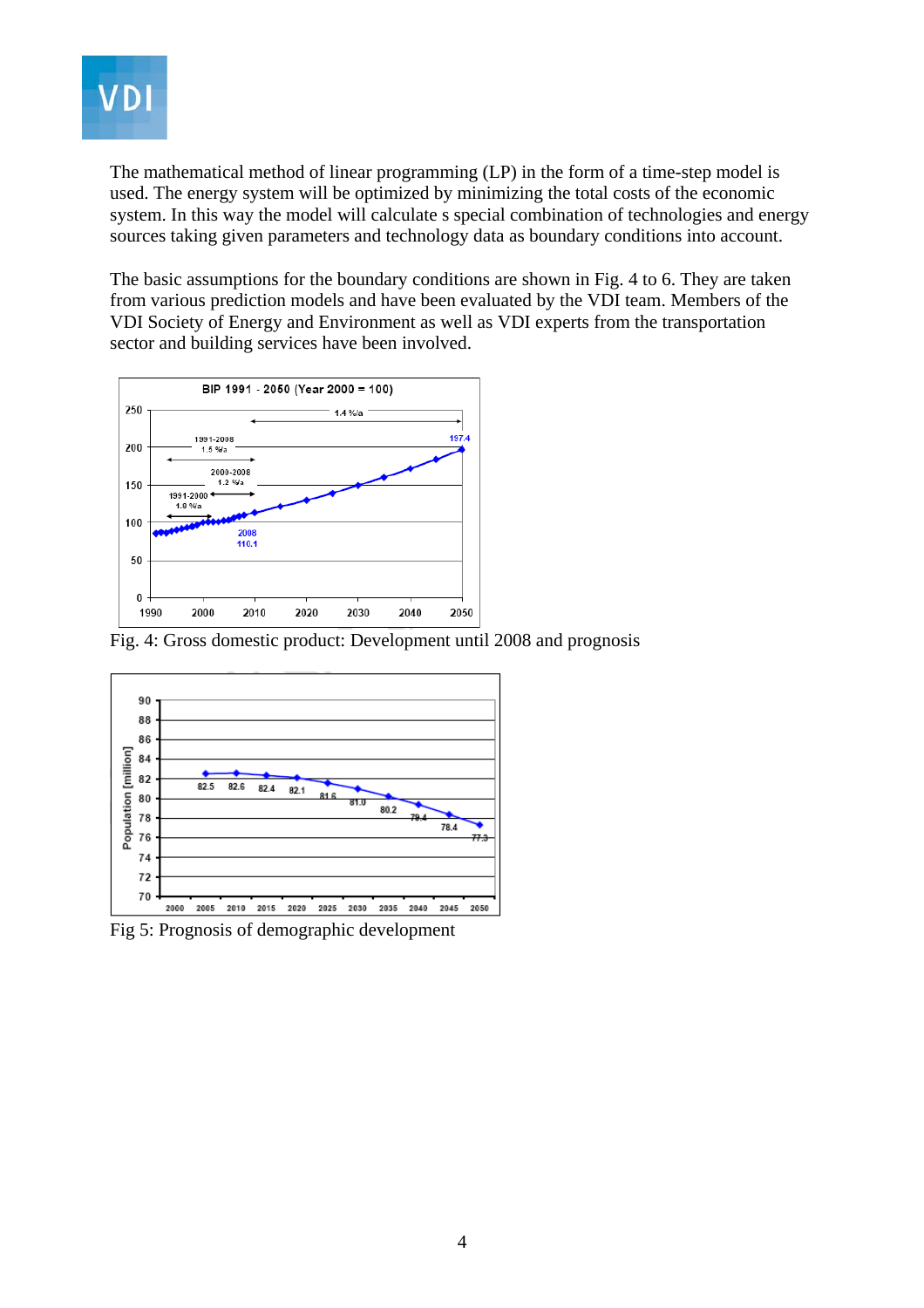

Fig 6: Prognosis of demand figures in the transport sector (cargo, passenger transport), domestic sector (living space), and small enterprises sector (workforce) and in the industry sector (gross product)

Fig. 7 shows the two price scenarios for energy imports at low and high prices for Plans A&B and C.





Fig. 7: Estimation of import prices for energy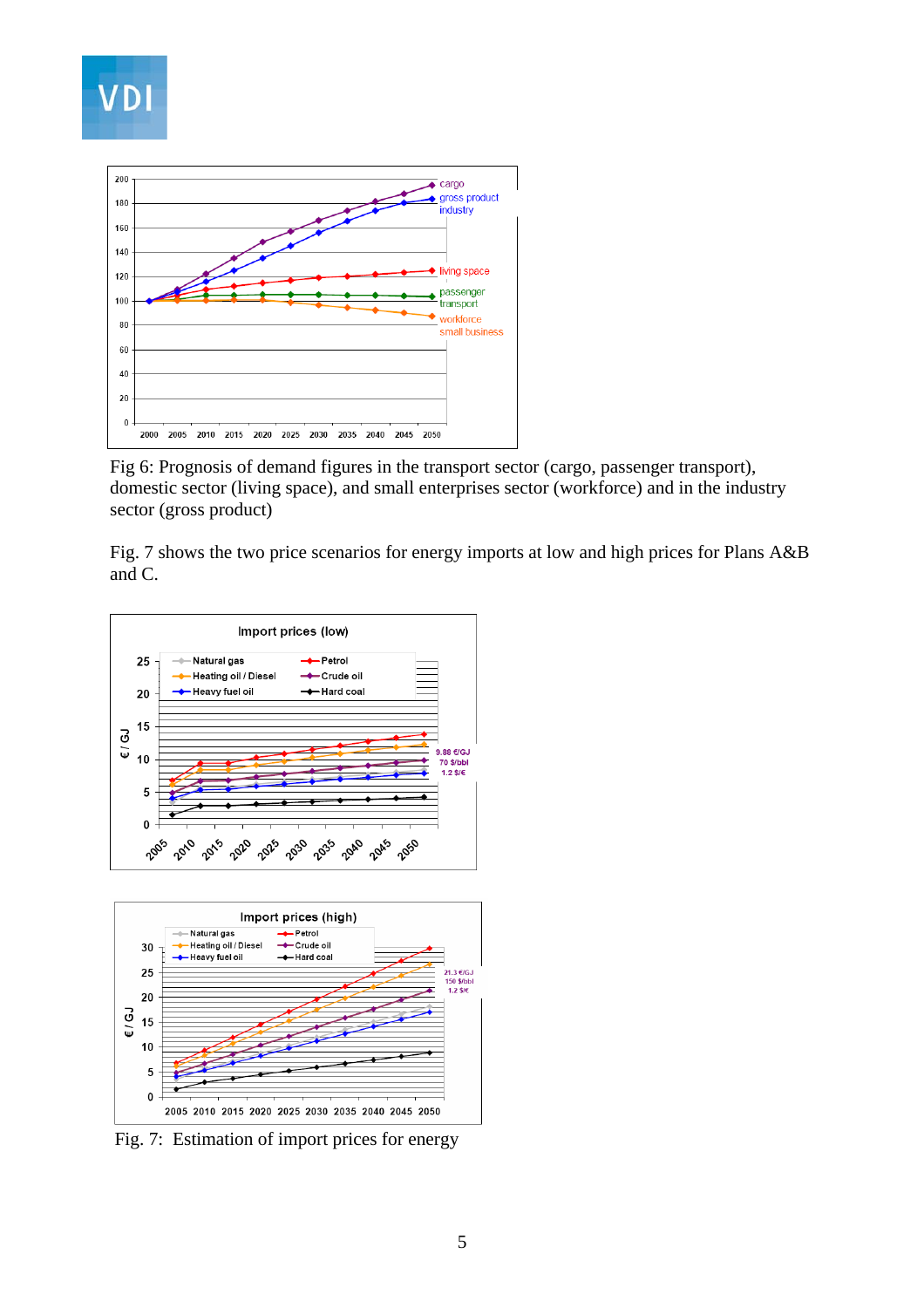

Figure 8 sets plausible upper limits of electricity generation capacity. The model will optimize the total system for lowest cost until one of the limits set for generation capacity is hit; from thereon it will be held constant.



Fig. 8: Upper limits for electricity generation capacity

The import of electricity from other countries as well as from solar thermal power plants in the south of Spain or in North Africa will not be considered as well as electricity from nuclear fusion.

A special issue is the use of nuclear power. In Fig. 9 two options are shown. According to German law nuclear power plants will have to be shutdown at about 2020. This decision was made in 2000 to keep social peace in Germany due to protest actions against nuclear power plant operation.

At present, the public opinion concerning nuclear energy is split but may become very important due to the necessity of GHG reduction, so a "nuclear maintaining scenario" is proposed which will keep the present capacity of 20 GW by life time extension up to 60 year and the possibility of replacement (Plan B).



Fig. 9: Two possibilities for nuclear future in Germany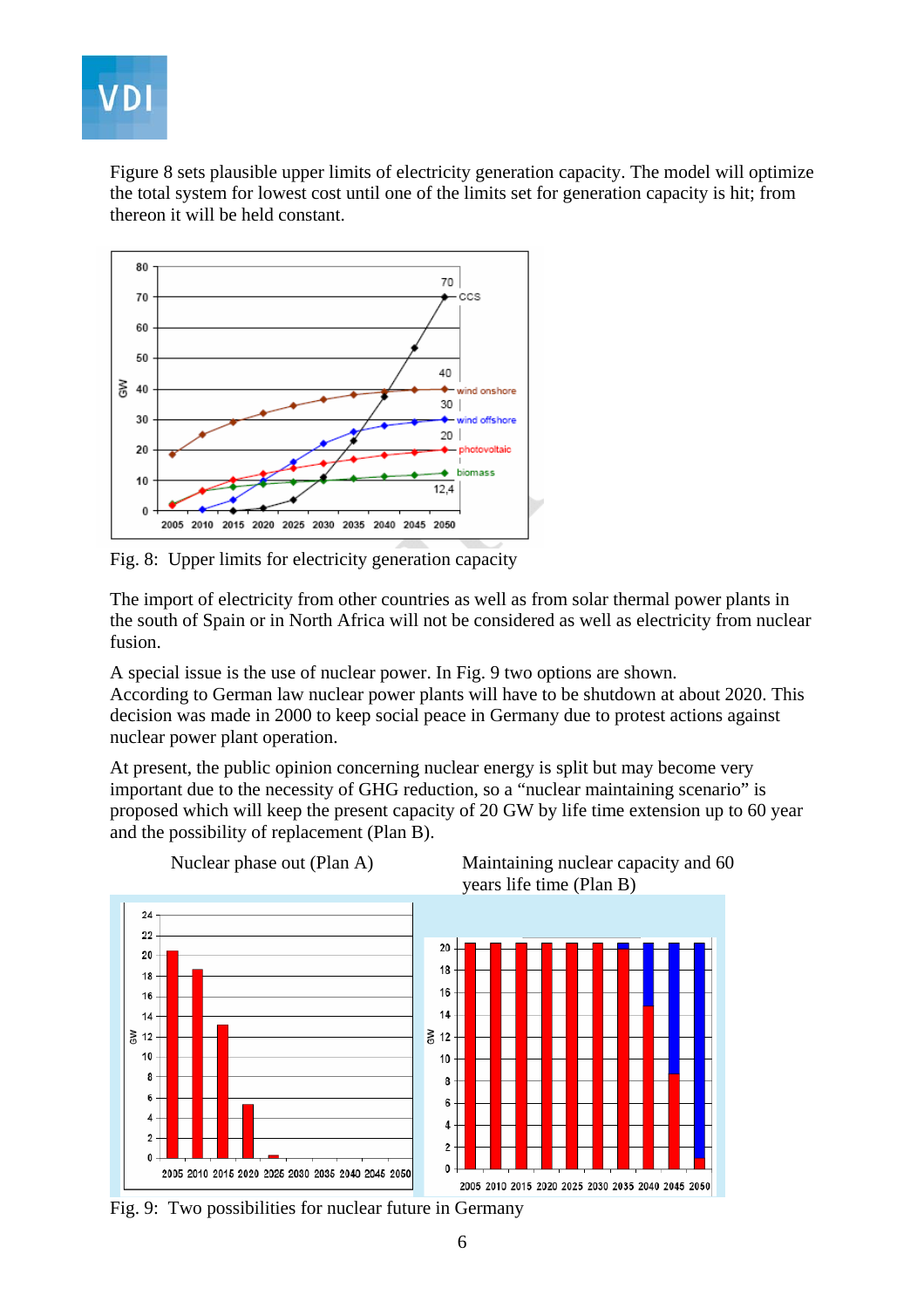# **VDI**

The assumptions for the transport sector are based upon estimations of the responsible Federal Ministry and shown in Fig. 10.



Fig. 10 Composition of personal transport and cargo

| Basic assumptions for the modelling of the energy consuming sectors are shown in Table 1. |  |  |  |  |  |
|-------------------------------------------------------------------------------------------|--|--|--|--|--|
|                                                                                           |  |  |  |  |  |

| Sector               | Assumptions                                                                                                                                                                                                                                                                                                                                                                      |
|----------------------|----------------------------------------------------------------------------------------------------------------------------------------------------------------------------------------------------------------------------------------------------------------------------------------------------------------------------------------------------------------------------------|
| Industry             | Further improvement of energy efficiency in the present trend in 22<br>$\bullet$<br>industrial branches                                                                                                                                                                                                                                                                          |
|                      | Decrease of the portion of energy intensive industry<br>$\bullet$                                                                                                                                                                                                                                                                                                                |
|                      | Further measures for saving process heat and electricity consumption<br>$\bullet$                                                                                                                                                                                                                                                                                                |
| Small<br>enterprises | Subdivision into 6 branches with consumption of space and process<br>$\bullet$<br>heat, light, communication, and power                                                                                                                                                                                                                                                          |
| Households           | Dynamic distribution of the area in family and multi-family houses,<br>$\bullet$<br>old and new buildings - also regarding old buildings in renovatiuon<br>cycles<br>Consideration of energy saving regulations (EnEV) 2010 and a<br>$\bullet$<br>stronger one in 2020<br>Further decrease of heat consumption<br>$\bullet$<br>Reduction of electricity consumption<br>$\bullet$ |
| Transport            | Max. average emissions for new cars must not exceed 120 g/km<br>$\bullet$<br>starting in 2020 with similar restrictions for lorries<br>Dynamic distribution of local and intercity transport and modal split<br>$\bullet$<br>The portion of rail transport of goods will increase clearly                                                                                        |

Table 1: Assumptions for the sectors

### **3. Reference scenarios**

The three Reference scenarios for Plans A, B and C, that is without an imposed  $CO<sub>2</sub>$  reduction target, do include the implementation of all economic measures for energy saving and  $CO<sub>2</sub>$ reduction as well as the implementation of all expected compulsory measures. An overview is given in Table 2.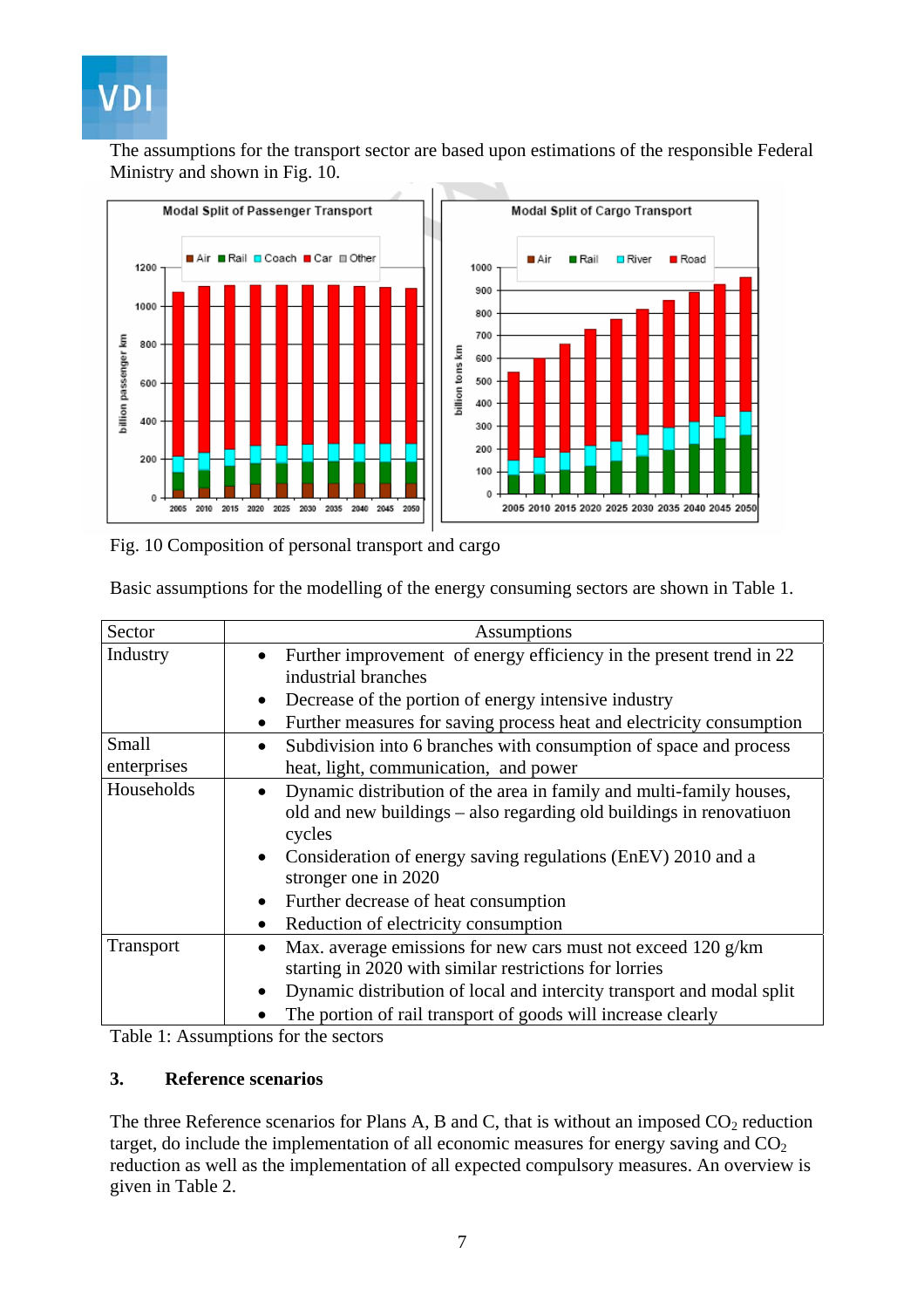

| Reference scenario | Characteristic                                          | $CO2$ -reduction<br>2050 | Final energy savings |
|--------------------|---------------------------------------------------------|--------------------------|----------------------|
| LN                 | Low energy prices,<br>preservation nuclear<br>capacity  | $-33%$                   | $-26%$               |
| HN                 | High energy prices,<br>preservation nuclear<br>capacity | $-39\%$                  | $-29%$               |
| HP                 | High energy prices,<br>nuclear phase out                | $-34%$                   | $-28%$               |

Table 2: Overview of the reference scenarios calculated

| Sector                   | Total decrease 2005-2050 | <b>Measures</b>                                                                                                                                |
|--------------------------|--------------------------|------------------------------------------------------------------------------------------------------------------------------------------------|
| Households               | 38-39%                   | Compulsory (new EnEV -energy                                                                                                                   |
| <b>Small Enterprises</b> | 33-37%                   | savings regulation- in 2020), use of<br>renewable energy, decreasing energy<br>consumption for cooking, washing,<br>cooling etc.               |
| Industry                 | 24-29%                   | Efficiency improvements<br>Decreasing portion of energy<br>intensive branches<br>Further measures reducing heat and<br>electricity consumption |
| <b>Transport</b>         | 11-14%                   | 120 g/km for new cars, increase of<br>LPG and CNG drives, hybrid plug-in                                                                       |

Table 3: Final energy consumption in reference scenarios

In this way, the  $CO_2$ -emissions can be reduced 33% (low prices) or 39% (high prices). These reference scenarios form the basis of the CO2 scenarios described below. Costs of CO2 scenarios are referred to the costs of the reference scenarios.

Fig. 11 shows the structure of generation capacity and electricity production for the three reference scenarios. After 2035 the possibility of replacing old by new nuclear power plants will always be taken for Scenarios LN and HN. In case of nuclear phase out scenario LP this electricity will be replaced by generation from coal, biomass, and wind with gas for back up.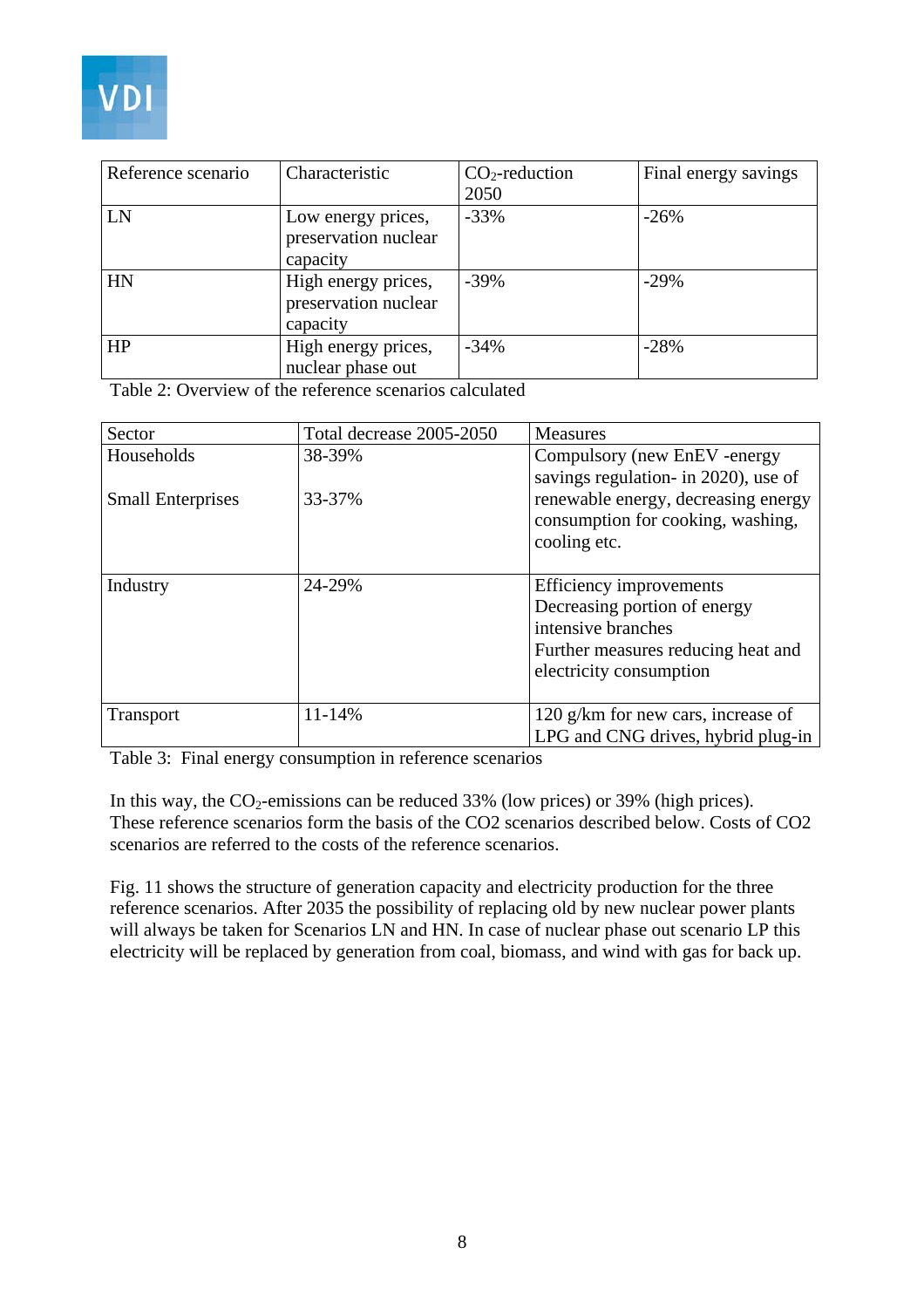



Fig. 11: Capacity and electricity generation in reference scenarios

### **4. National energy and climate plans for Germany: Basic results**

On the basis of these reference scenarios the following energy plans for Germany are discussed:

**Plan A:** 50% reduction of energy related GHG-emissions with nuclear phase out at high energy import prices

**Plan B:** 50% reduction of energy related GHG-emissions with nuclear power retention at high energy import prices

**Plan C:** 75% reduction of energy related GHG-emissions with all options at low energy import prices

The results of the calculation are presented in Fig. 12 to 28.

For comparison a further low price 50% scenario with nuclear retention is also presented. Due to possible changes of economic, ecological, and social kind all plans should be revisited with time.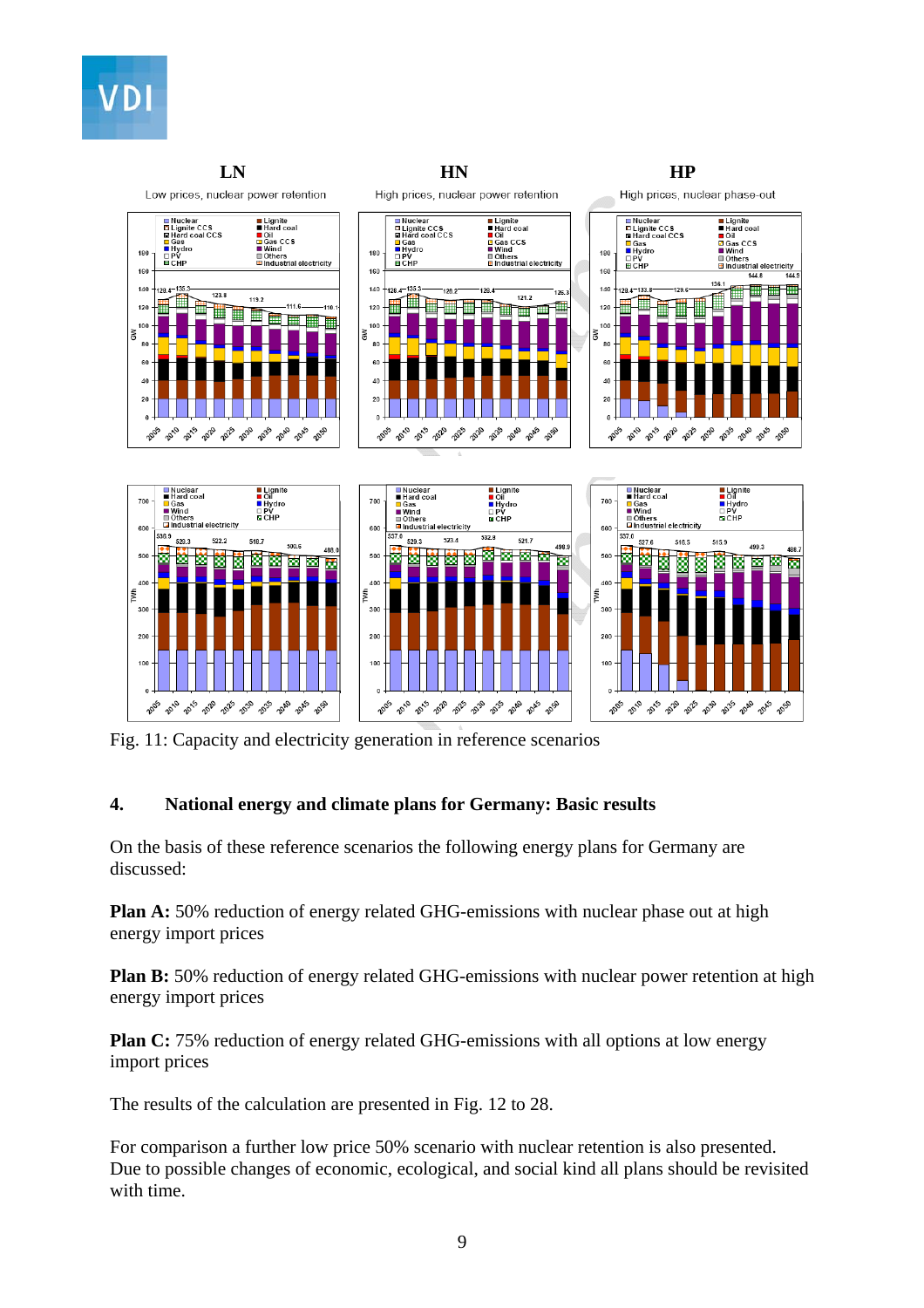





Plan A: 50 % CO<sub>2</sub> mitigation scenario, nuclear phase-out Plan B: 50 % CO<sub>2</sub> mitigation scenario, nuclear power retention

Figure 12: Alternative scenarios for high imported energy carriers prices; primary energy consumption: 50 % CO<sub>2</sub> mitigation scenario with nuclear phase-out vs. 50 %  $CO<sub>2</sub>$  mitigation scenario with nuclear power retention vs.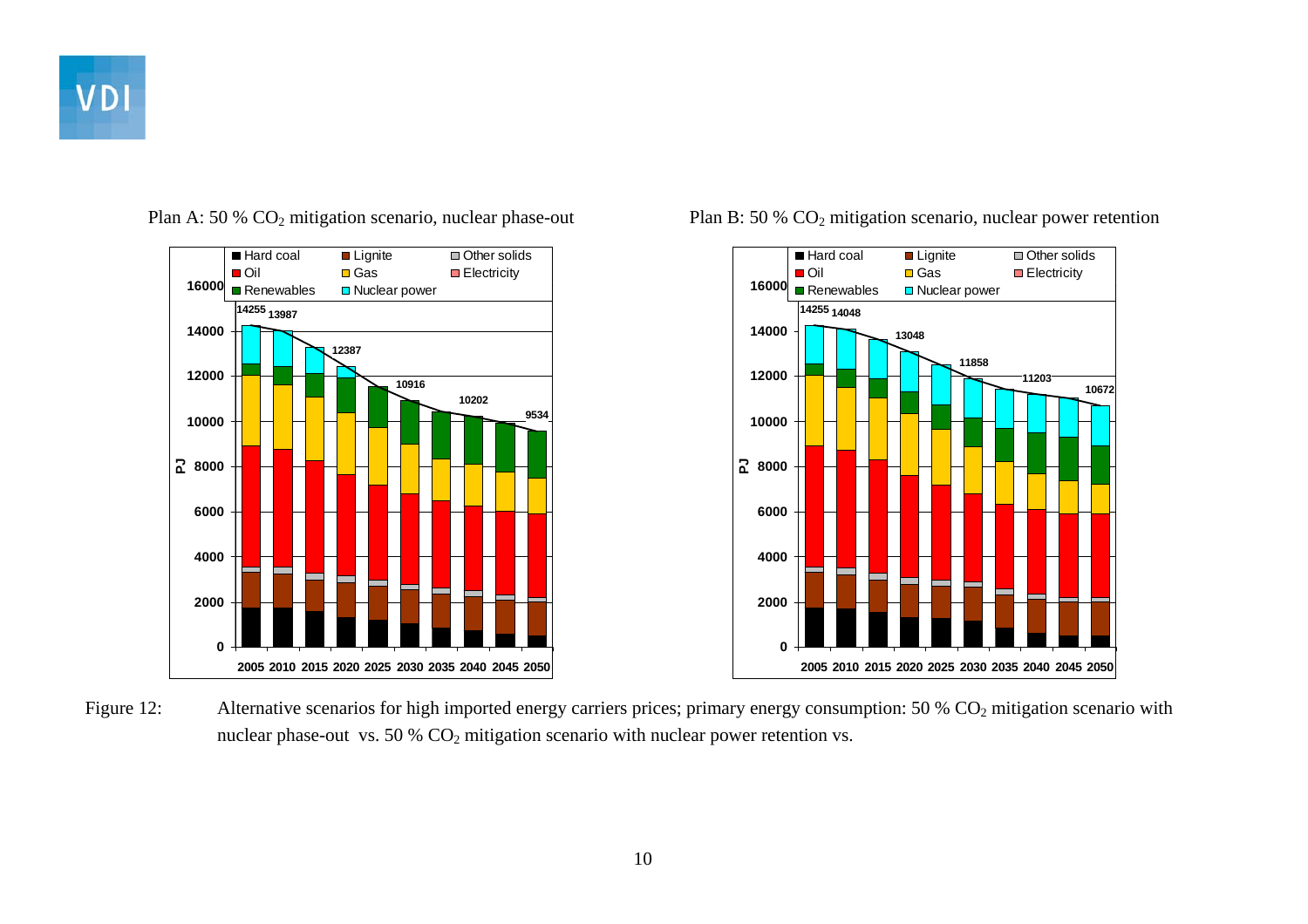





Figure 13: Alternative scenarios with low imported energy carriers prices; primary energy consumption: 50 % mitigation scenario with nuclear power retention vs. 75 % mitigation scenario with nuclear power new buildings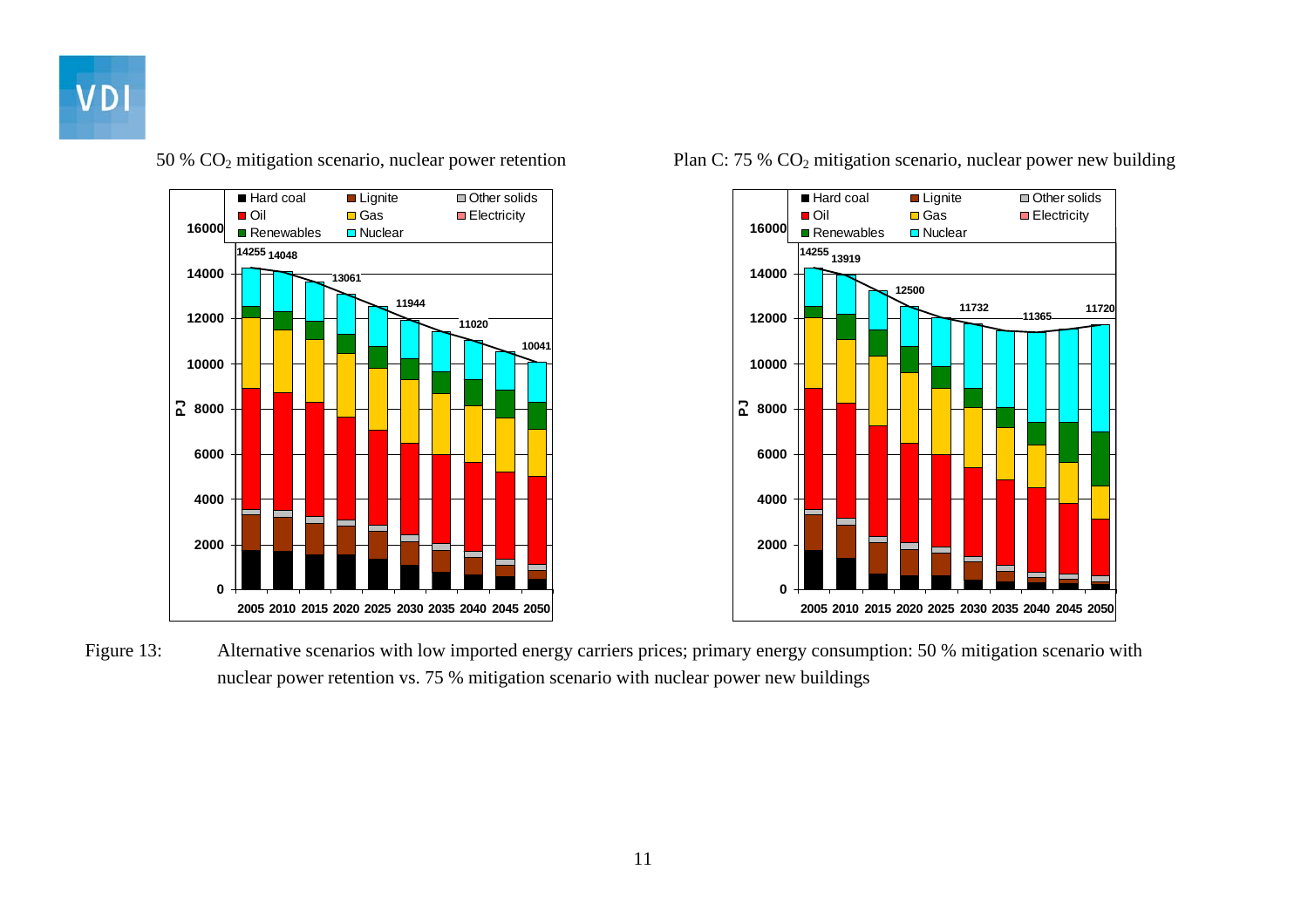





Plan A: 50 % CO<sub>2</sub> mitigation scenario, nuclear phase-out Plan B: 50 % CO<sub>2</sub> mitigation scenario, nuclear power retention

Figure 14: Alternative scenarios for high imported energy carriers prices; total end energy consumption: 50 % CO<sub>2</sub> mitigation scenario with nuclear phase-out vs. 50 %  $CO<sub>2</sub>$  mitigation scenario with nuclear power retention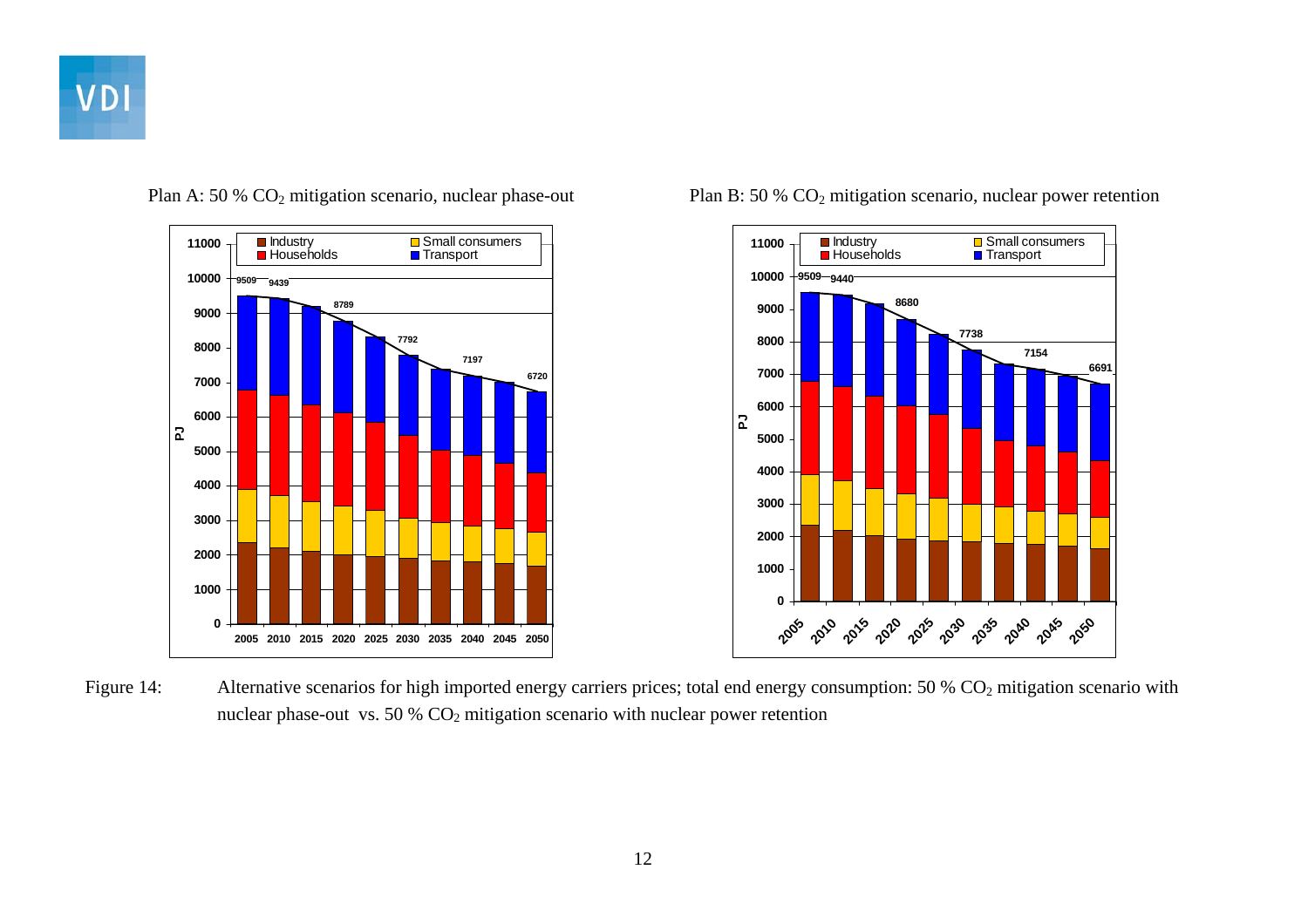





50 % CO2 mitigation scenario, nuclear power retention Plan C: 75 % CO2 mitigation scenario, nuclear power new building

Figure 15: Alternative scenarios with low imported energy prices; total end energy consumption: 50 % mitigation scenario with nuclear power retention vs. 75 % mitigation scenario with nuclear power new buildings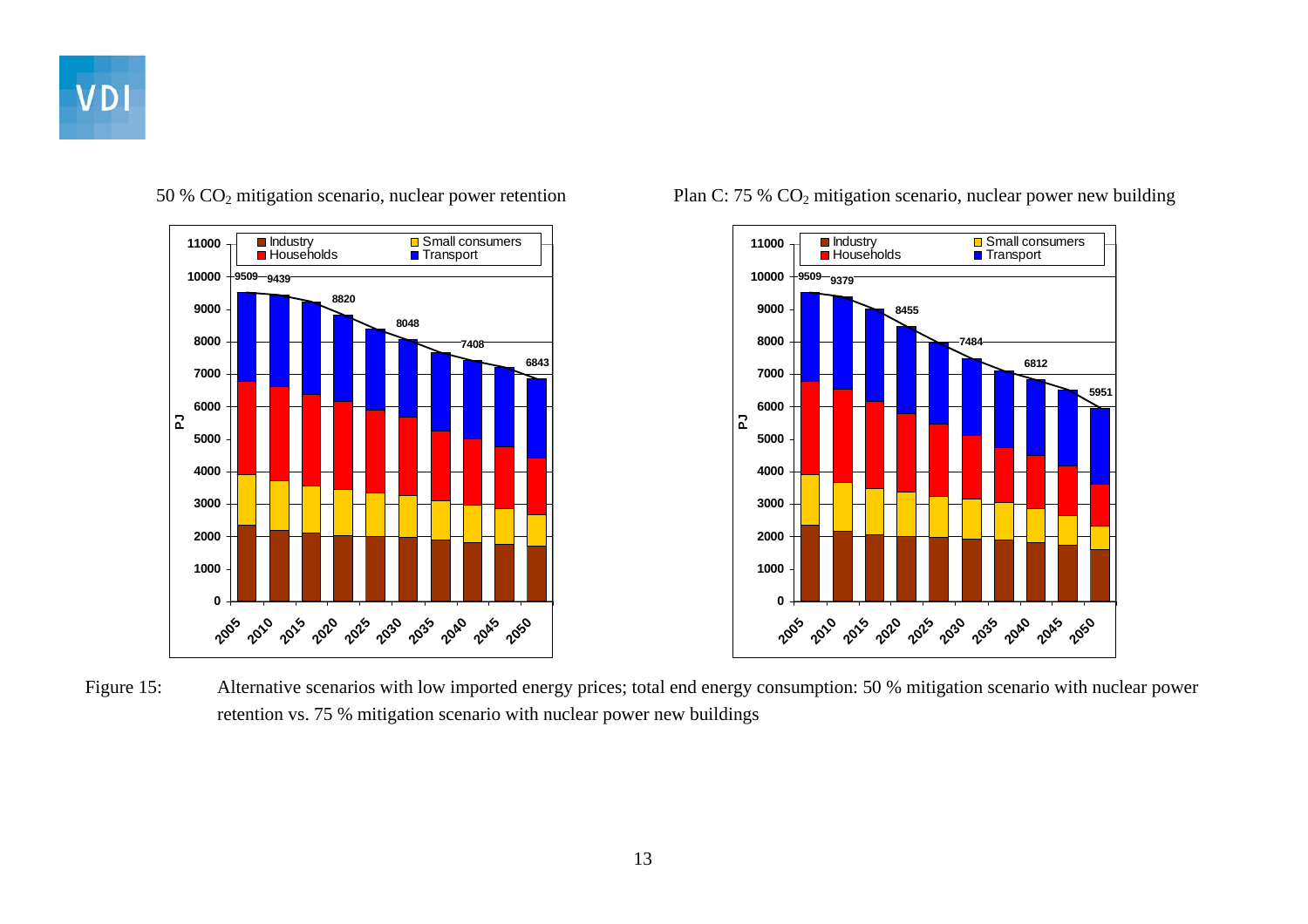





Plan A: 50 % CO<sub>2</sub> mitigation scenario, nuclear phase-out Plan B:50 % CO<sub>2</sub> mitigation scenario, nuclear power retention

Figure 16: Alternative scenarios for high imported energy carriers prices; end energy consumption of the households sector: 50 % CO<sub>2</sub> mitigation scenario with nuclear phase-out vs. 50 %  $CO<sub>2</sub>$  mitigation scenario with nuclear power retention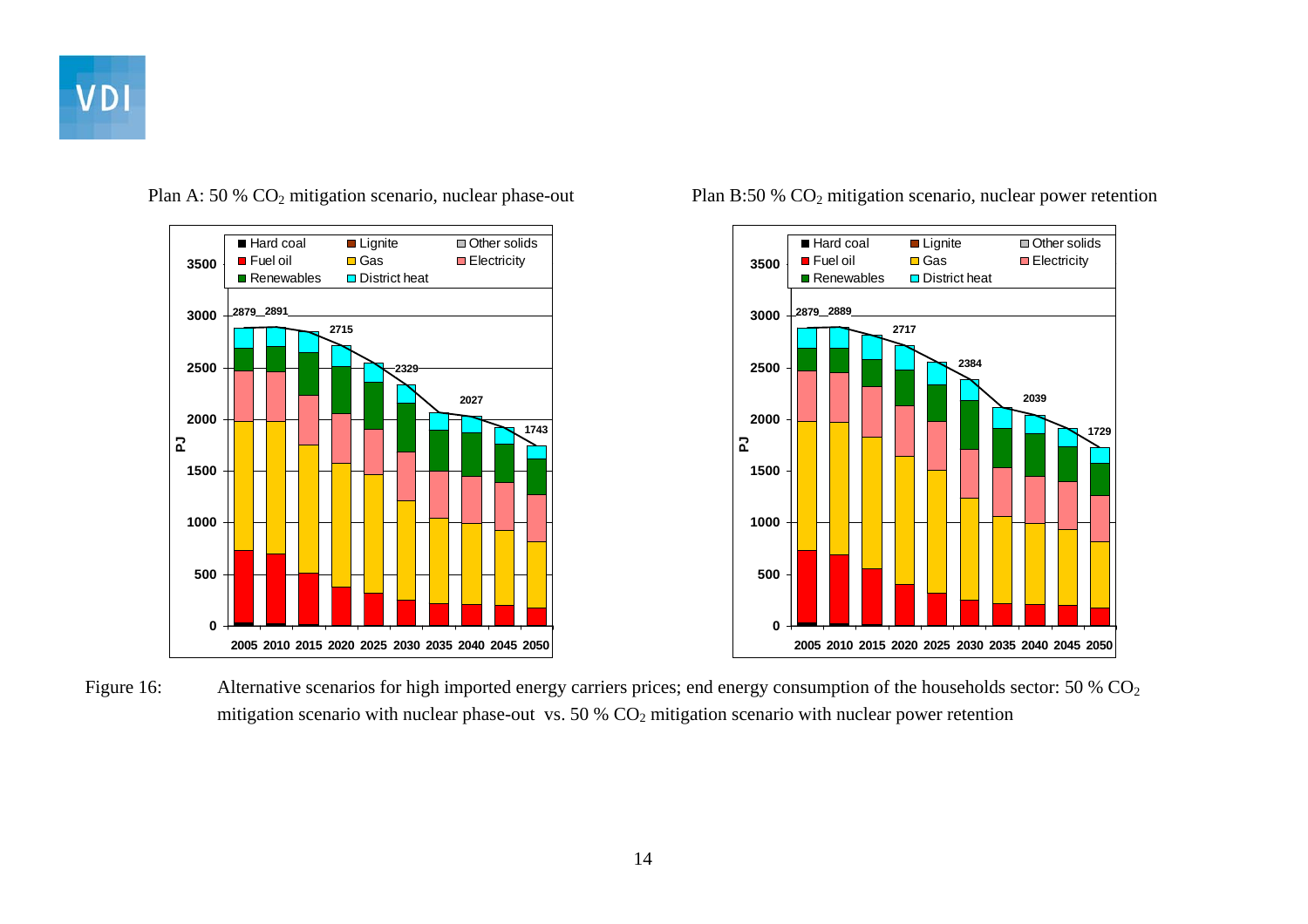





50 % CO2 mitigation scenario, nuclear power retention Plan C: 75 % CO2 mitigation scenario, nuclear power new building

Figure 17: Alternative scenarios with low imported energy prices; end energy consumption of the households sector: 50 % mitigation scenario with nuclear power retention vs. 75 % mitigation scenario with nuclear power new buildings.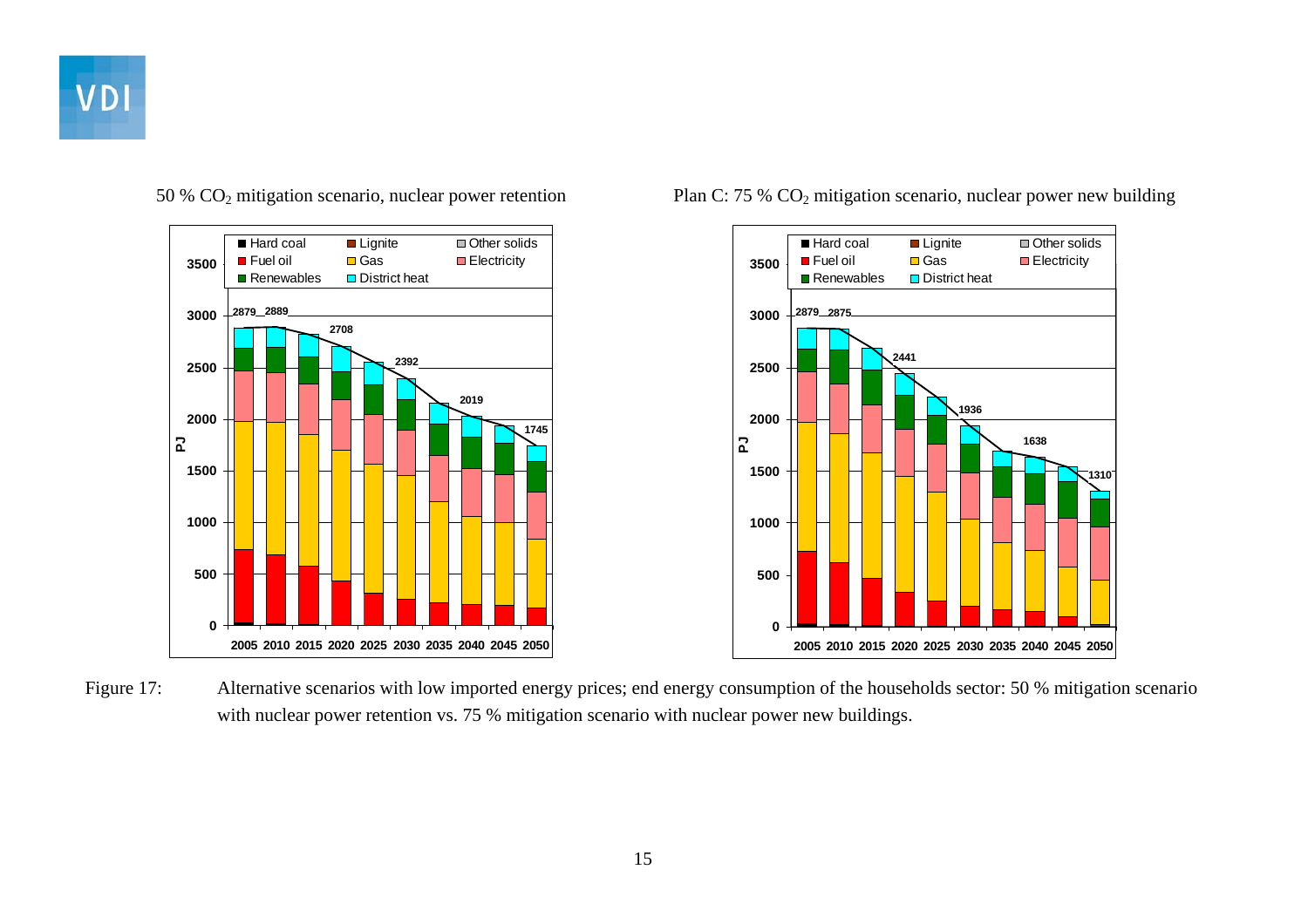

**2734**

**0**

**500**

**1000**

**1500**

**PJ**

**2000**

**2500**

**3000**

**3500**

**2829**

**Petrol from oil** 

Diesel from oil

■ Hydrogen<br>□ Hydrogen Electricity LPG/Natural gas

œ

**2401**

≂

≂

œ

■ Vegetable oil Methanol from hydrocarbon Methanol from renewables<br>
■ Methanol from renewables Methanol from renewables<br>
■ Hydrogen Methanol from renewables Methanol from renewables

I Diesel from renewables

**2005 2010 2015 2020 2025 2030 2035 2040 2045 2050**

**2347**

23

**Petrol from renewables** 

**2349**

**2663**



Plan A: 50 % CO<sub>2</sub> mitigation scenario, nuclear phase-out Plan B: 50 % CO<sub>2</sub> mitigation scenario, nuclear power retention

Figure 18: Alternative scenarios for high imported energy carriers prices; end energy consumption of the transport sector: 50 % CO<sub>2</sub> mitigation scenario with nuclear phase-out vs. 50 %  $CO<sub>2</sub>$  mitigation scenario with nuclear power retention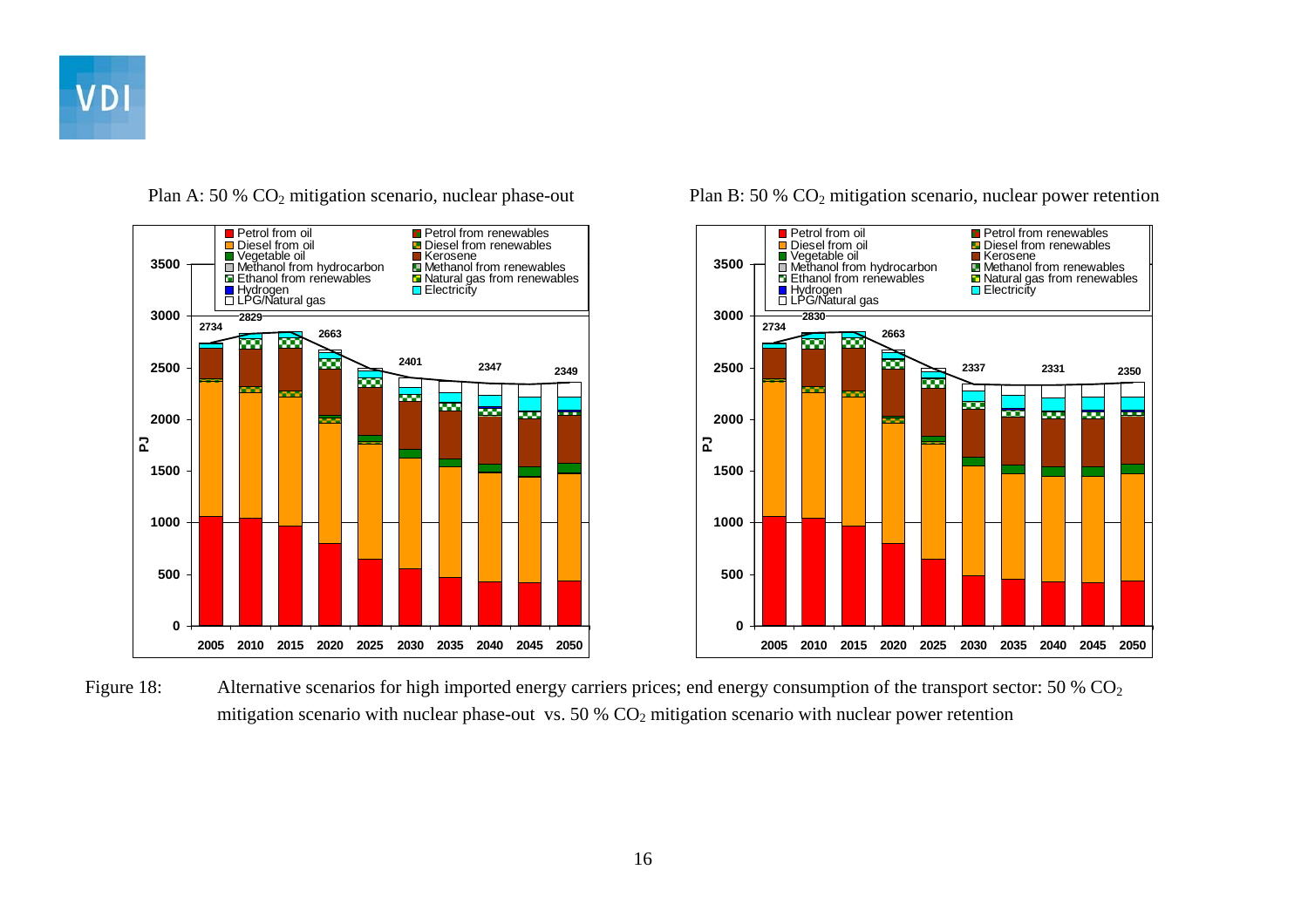

**2734**

**0**

**500**

**1000**

**1500**

**PJ**

**2000**

**2500**

**3000**

**3500**

**2830**

**Petrol from oil** 

Diesel from oil

**2394**

œ

ł.

55

■ Vegetable oil<br>
■ Vegetable oil Methanol from hydrocarbon Methanol from renewables<br>
■ Rethanol from renewables Methanol from renewables

I Diesel from renewables

**2005 2010 2015 2020 2025 2030 2035 2040 2045 2050**

**2419 2436**

**Reco** 

**Petrol from renewables** 

**2663**

œ

■ Hydrogen Electricity LPG/Natural gas<br>□ LPG/Natural gas

ळ्ळ



50 % CO2 mitigation scenario, nuclear power retention Plan C: 75 % CO2 mitigation scenario, nuclear power new building

Figure 19: Alternative scenarios with low imported energy prices; end energy consumption of the transport sector: 50 % mitigation scenario with nuclear power retention vs. 75 % mitigation scenario with nuclear power new buildings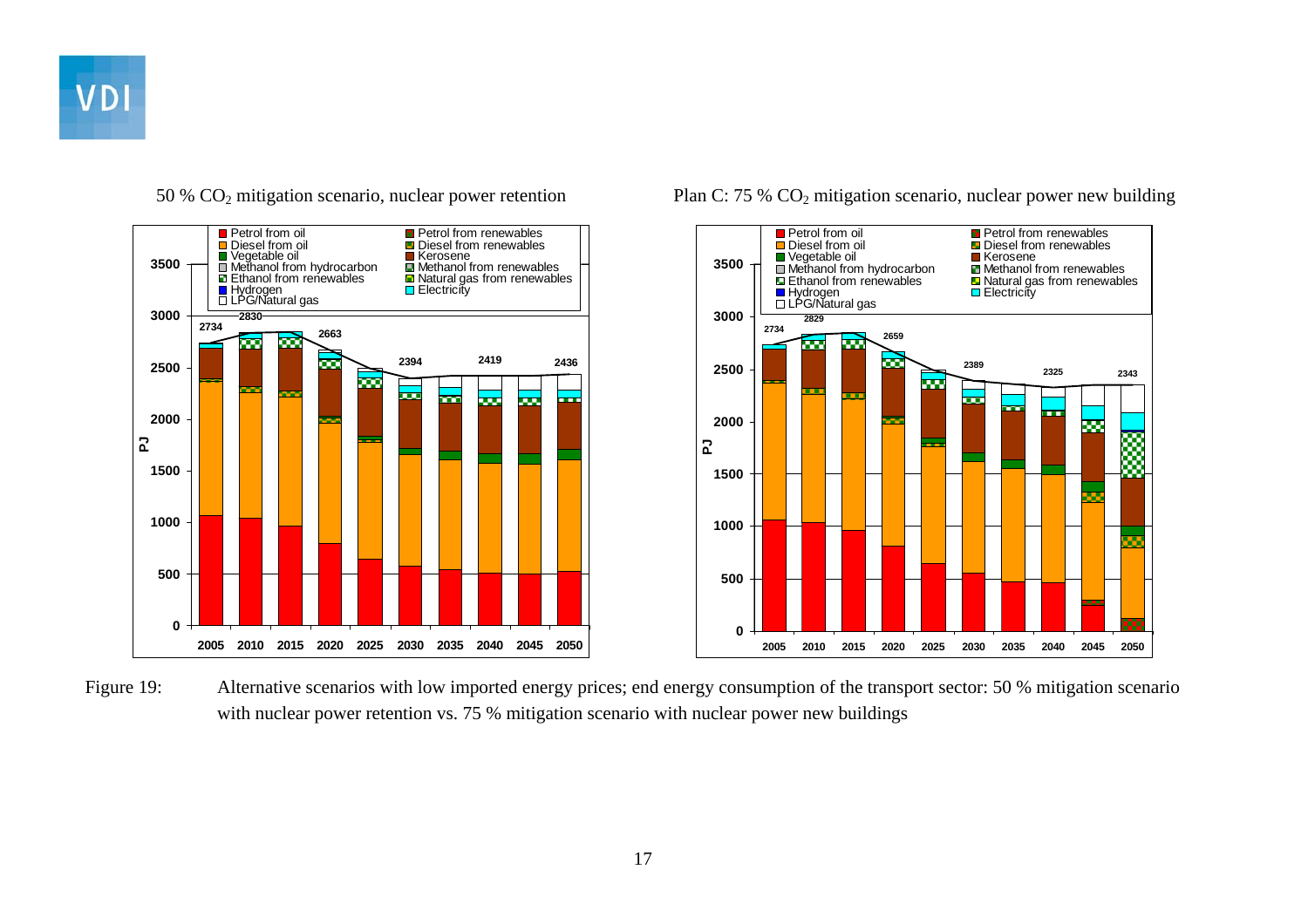



Plan A: 50 % CO<sub>2</sub> mitigation scenario, nuclear phase-out Plan B: 50 % CO<sub>2</sub> mitigation scenario, nuclear power retention



Figure 20: Alternative scenarios for high imported energy carriers prices; net output capacity of the electricity sector: 50 % CO<sub>2</sub> mitigation scenario with nuclear phase-out vs.  $50\%$  CO<sub>2</sub> mitigation scenario with nuclear power retention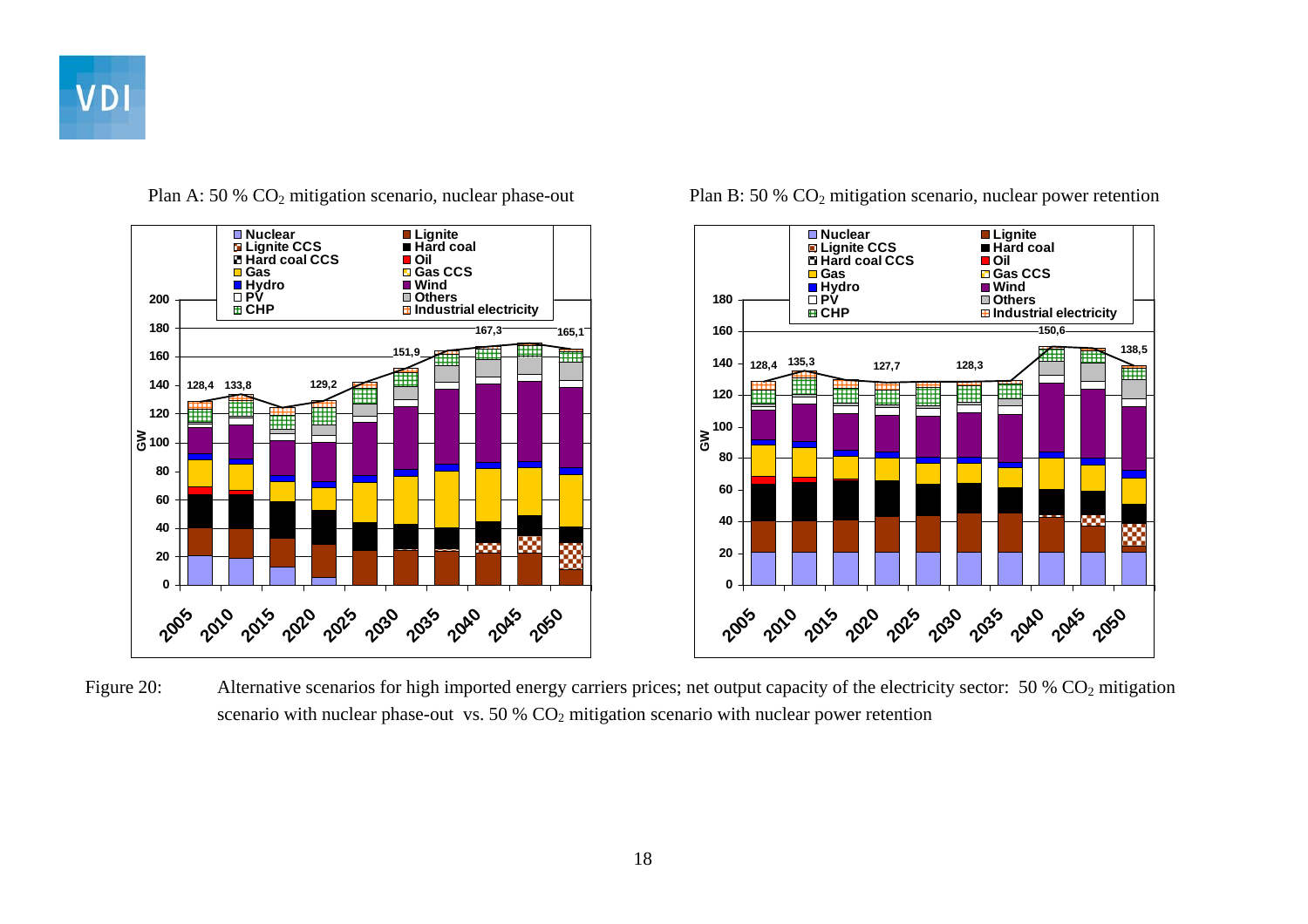





50 % CO2 mitigation scenario, nuclear power retention Plan C: 75 % CO2 mitigation scenario, nuclear power new building

Figure 21: Alternative scenarios with low imported energy prices; net output capacity of the electricity sector: 50 % mitigation scenario with nuclear power retention vs. 75 % mitigation scenario with nuclear power new buildings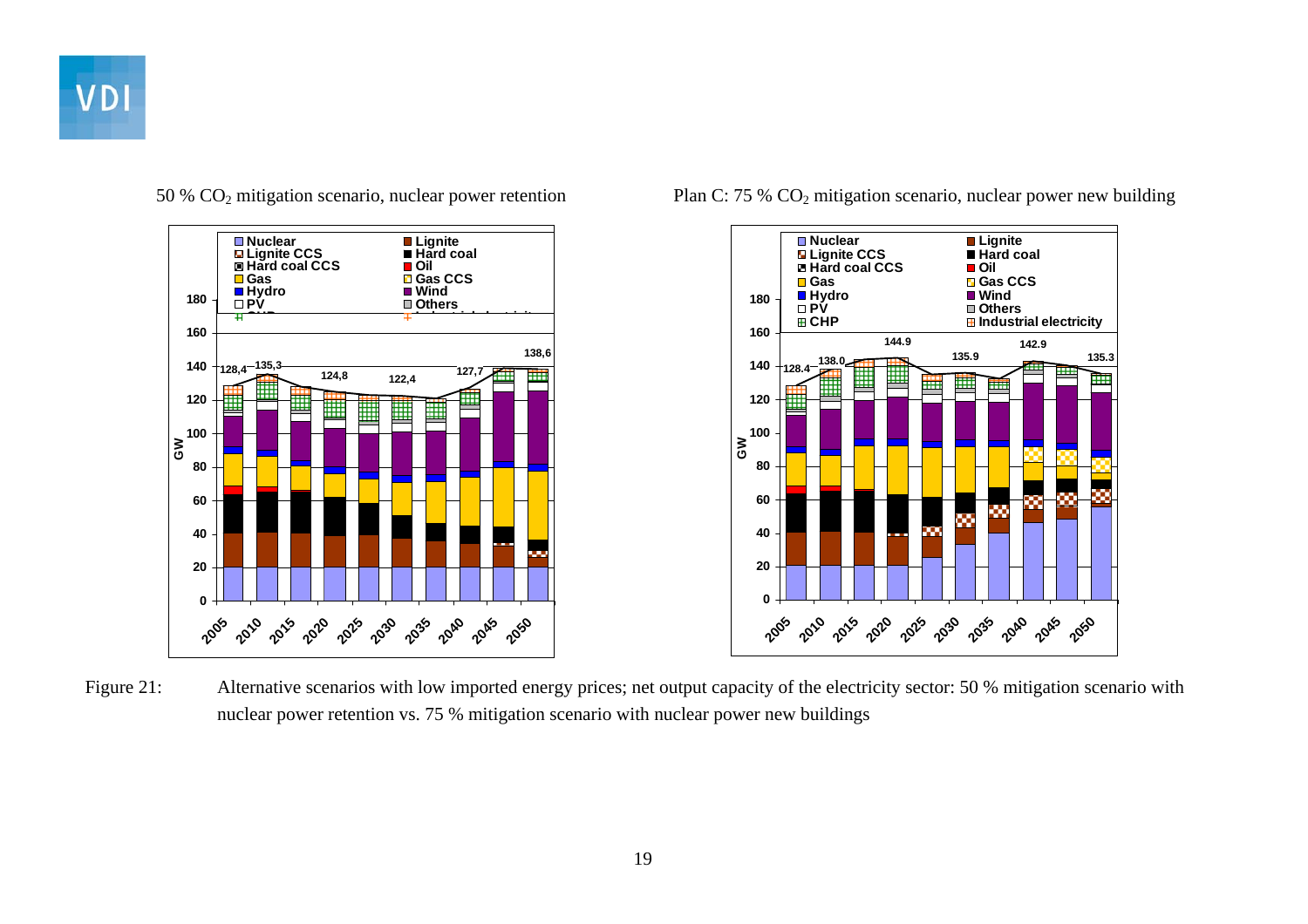





Plan A: 50 % CO<sub>2</sub> mitigation scenario, nuclear phase-out Plan B: 50 % CO<sub>2</sub> mitigation scenario, nuclear power retention

Figure 22: Alternative scenarios for high imported energy carriers prices; net electricity generation of the electricity sector: 50 % CO<sub>2</sub> mitigation scenario with nuclear phase-out vs. 50 %  $CO<sub>2</sub>$  mitigation scenario with nuclear power retention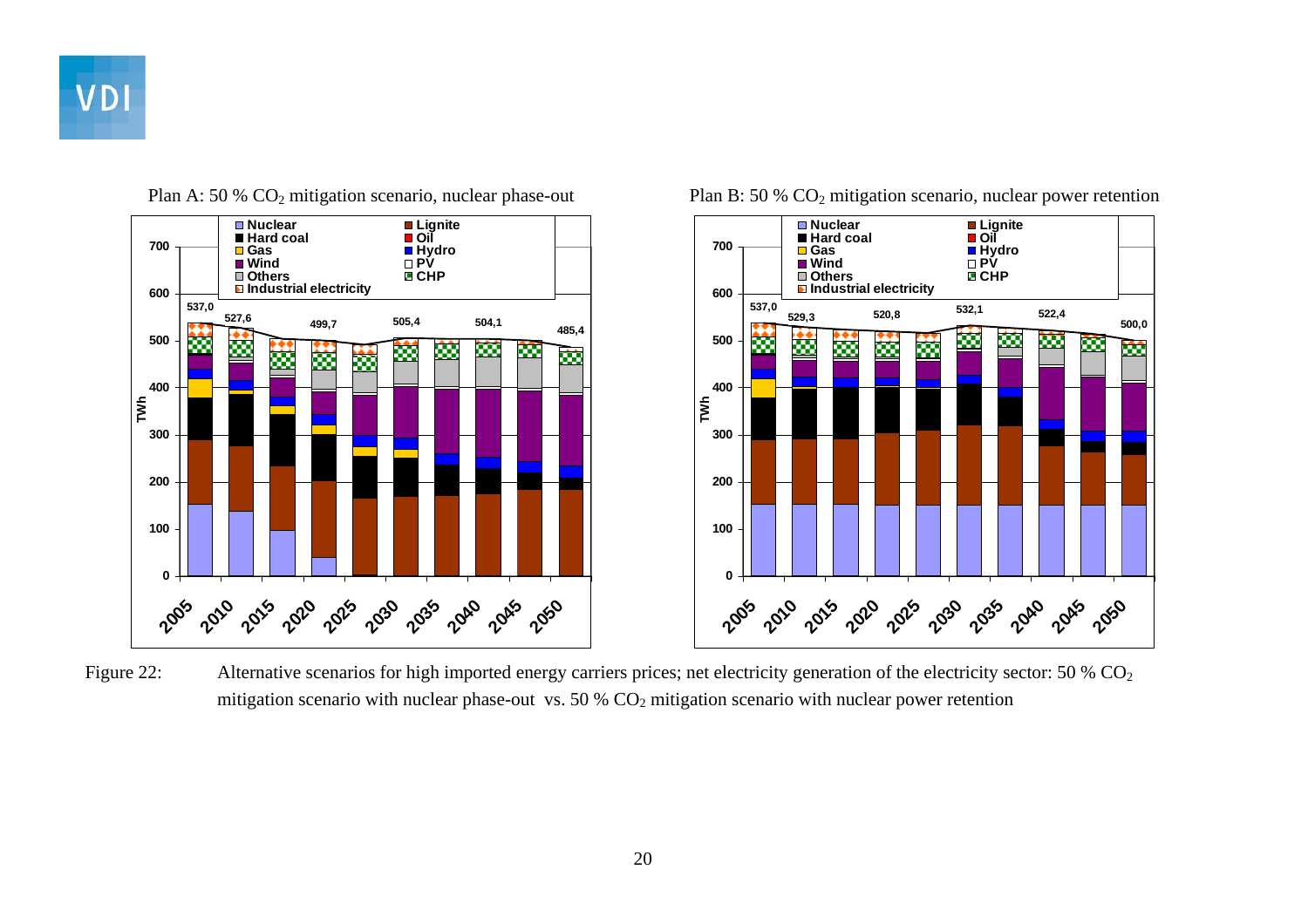



50 % CO2 mitigation scenario, nuclear power retention Plan C: 75 % CO2 mitigation scenario, nuclear power new building



Figure 23: Alternative scenarios with low imported energy prices; net electricity generation of the electricity sector: 50 % mitigation scenario with nuclear power retention vs. 75 % mitigation scenario with nuclear power new buildings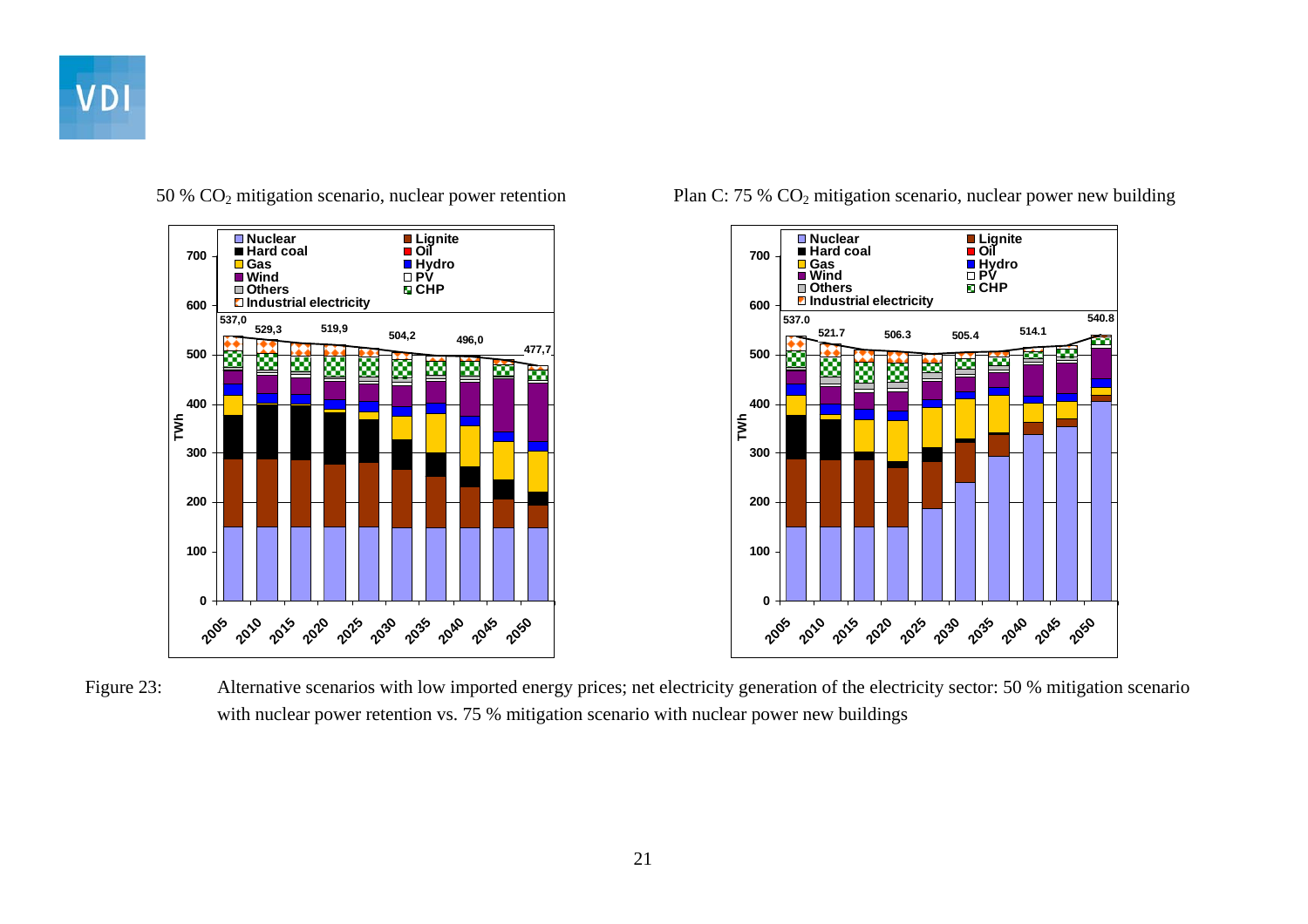





Plan A: 50 % CO<sub>2</sub> mitigation scenario, nuclear phase-out Plan B: 50 % CO<sub>2</sub> mitigation scenario, nuclear power retention

Figure 24: Alternative scenarios for high imported energy carriers prices;  $CO_2$  emissions: 50 %  $CO_2$  mitigation scenario with nuclear phaseout vs. 50 %  $CO<sub>2</sub>$  mitigation scenario with nuclear power retention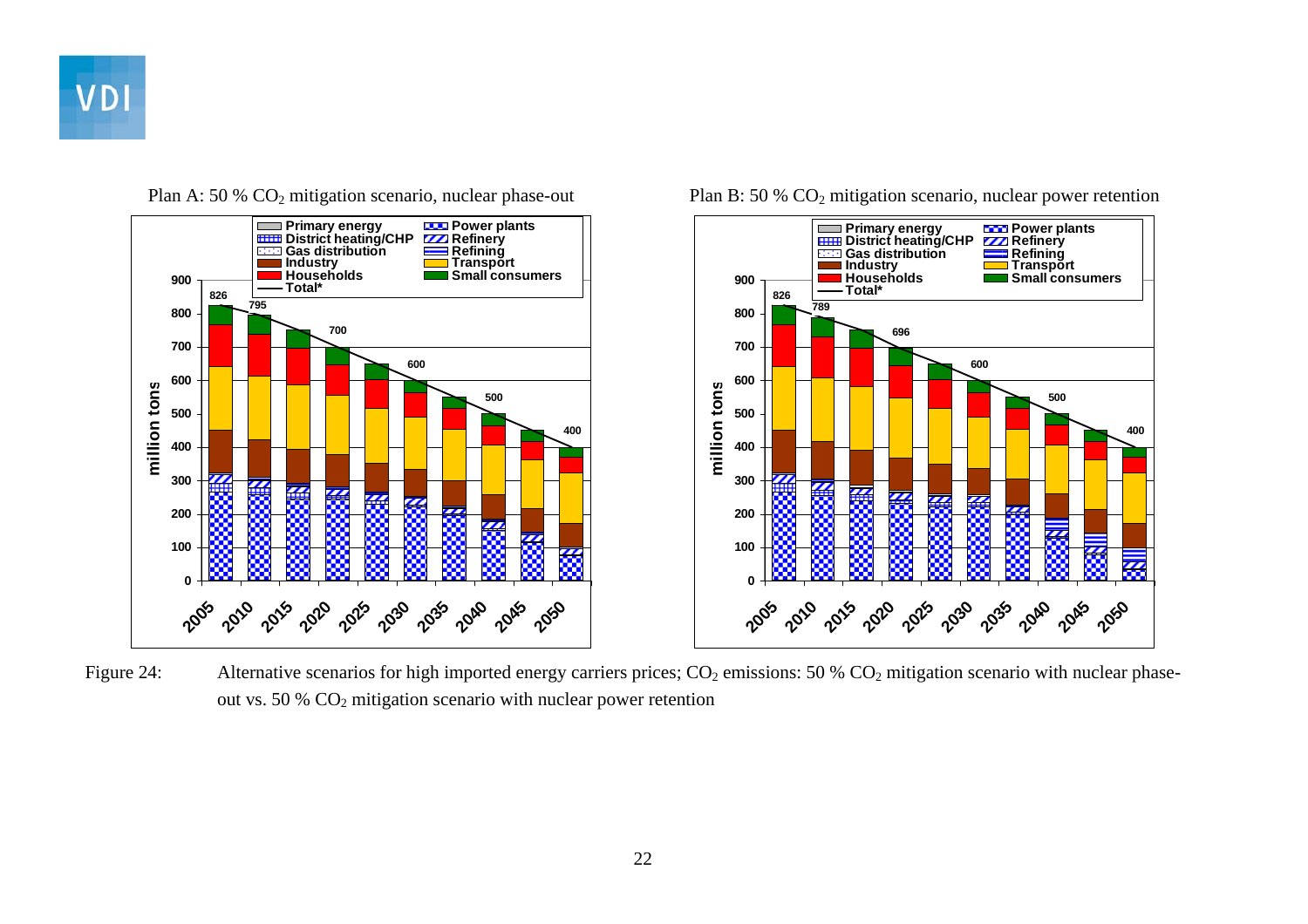



50 % CO2 mitigation scenario, nuclear power retention Plan C: 75 % CO2 mitigation scenario, nuclear power new building



Figure 25: Alternative scenarios with low imported energy prices; CO<sub>2</sub> emissions: 50 % mitigation scenario with nuclear power retention vs. 75 % mitigation scenario with nuclear power new buildings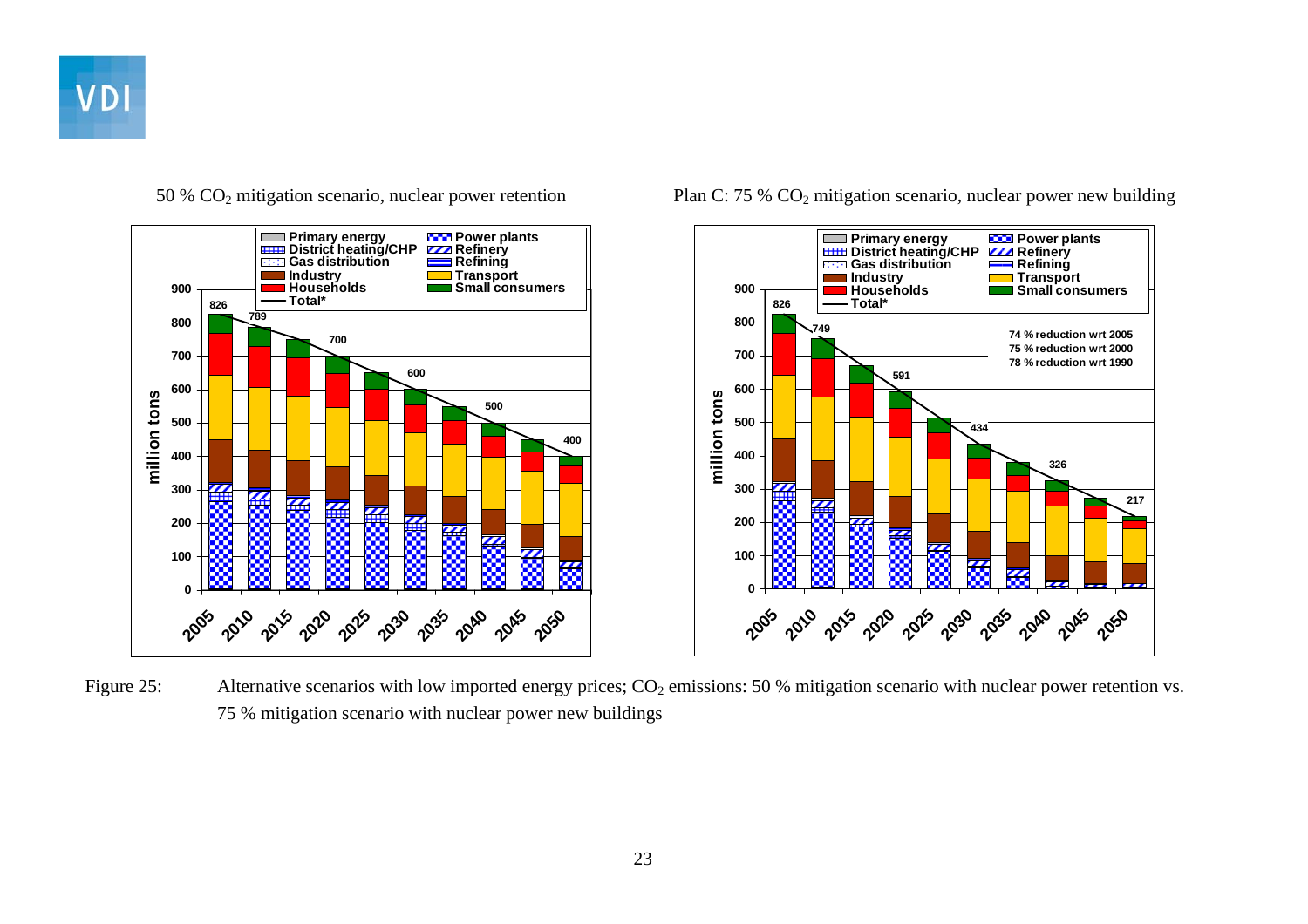

### **5. Evaluation of energy plans**

From the technical point of view, not looking at economics, all scenarios can be feasible. Regarding costs and burdens for special industrial branches and the jobs therein, the scenarios calculated are quite different (Fig. 26).



Fig. 26: CO<sub>2</sub> Reduction costs compared with reference

### **Baseline 2005**

|                          | Sector |          |          |           |                  |  |
|--------------------------|--------|----------|----------|-----------|------------------|--|
|                          | Energy | Industry | Tertiary | Household | <b>Transport</b> |  |
| Energy<br>consumption PJ | 3699   | 2359     | 1536     | 2880      | 2734             |  |
| $CO2$ emissions<br>Mt    | 323    | 126      | 59       | 124       | 194              |  |

### **Plan A (2050)**

Efficiency and  $CO<sub>2</sub>$  reduction parameters

|                                    | Sector  |          |          |            |                  |  |
|------------------------------------|---------|----------|----------|------------|------------------|--|
|                                    | Energy  | Industry | Tertiary | Households | <b>Transport</b> |  |
| Reduction of energy<br>consumption | $-51\%$ | $-31%$   | $-37%$   | $-39\%$    | $-14%$           |  |
| Reduction of $CO2$ emissions       | $-68%$  | $-44%$   | $-49%$   | $-61%$     | $-23%$           |  |

Problems:

- Carbon capture and storage technology (there are no regulations for  $CO<sub>2</sub>$  storage sites today)
- Offshore wind generators have to be installed under conditions (depth 25-35 m, distance to coast 90 km, wave amplitude 10 m)

| <b>Plan B</b> (2050) |  |
|----------------------|--|
|----------------------|--|

|                                    | Sector  |          |          |            |                  |  |
|------------------------------------|---------|----------|----------|------------|------------------|--|
|                                    | Energy  | Industry | Tertiary | Households | <b>Transport</b> |  |
| Reduction of energy<br>consumption | $-21\%$ | $-29%$   | $-37%$   | $-47%$     | $-14%$           |  |
| Reduction of $CO2$ emissions       | $-68%$  | -44%     | $-49%$   | $-61%$     | $-23%$           |  |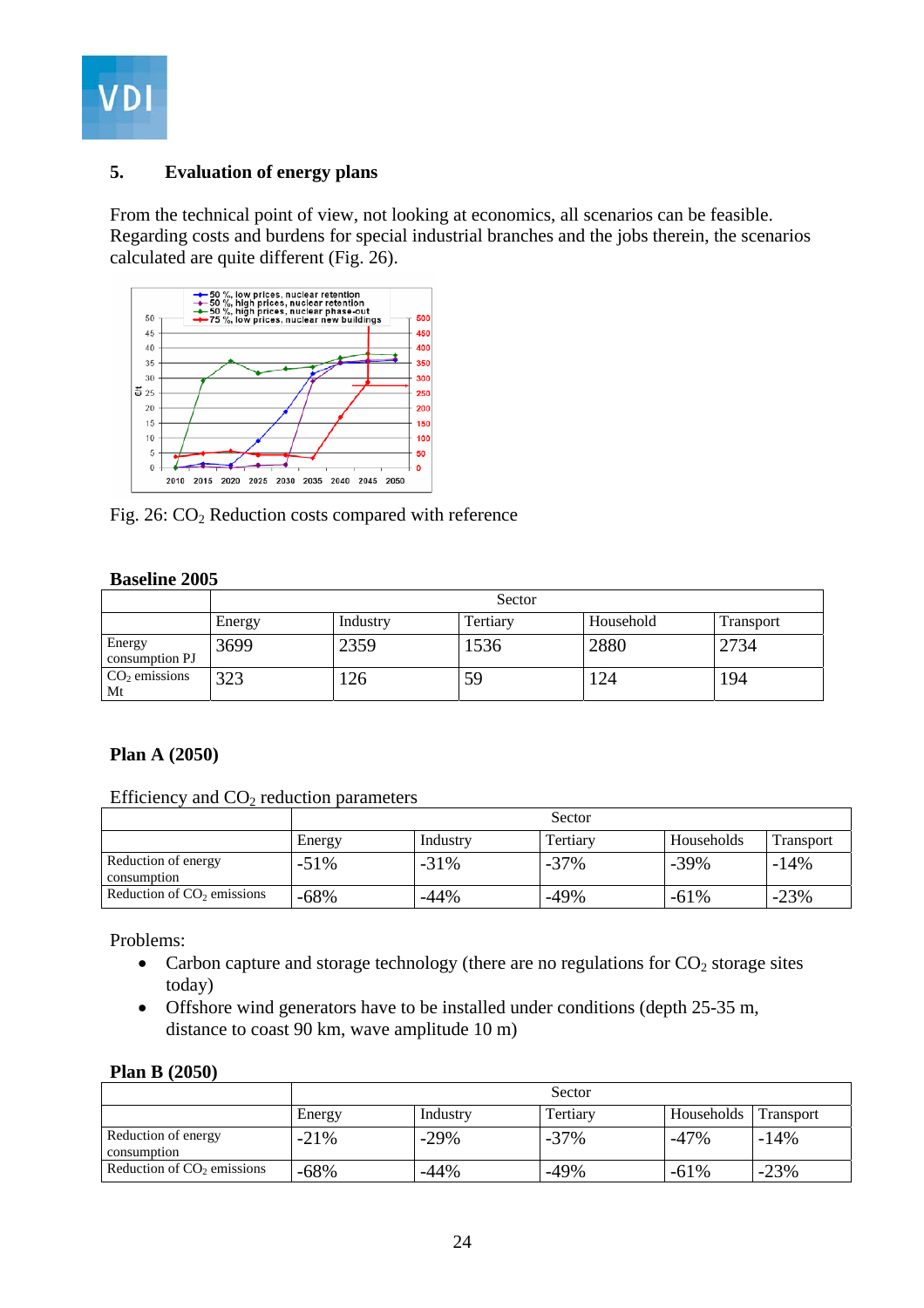

Without looking at the energy sector, the values are almost the same, however, the total costs are 220 billion  $\epsilon$  lower that in plan A (Fig. 27). Otherwise, the above mentioned problems of plan A are not so severe.

Further, the generation costs for electricity will be considerably higher in plan A than in plan B as the generation mix in Fig. 20 indicates.



Fig. 27: Costs for nuclear phase out

### **Plan C (2050)**

In order to achieve even higher  $CO_2$ -reductions an "all options scenario" (Plan C) was examined which also includes the further use of nuclear fission energy. Since the generation costs are much lower, 34 plants of EPR type (1650 MW) will be built until 2050 (30 until 2045) with the result that electricity generation will be almost  $CO<sub>2</sub>$ -free (see Fig. 25). Further  $CO<sub>2</sub>$  reductions have to come from especially from the freight transport sector. This sector causes the main part of the additional costs of approximately 243 bill.  $\epsilon$ a between 2045 and 2050 (Fig.28).



Fig. 28: Costs on the path to a 75% scenario

CO<sub>2</sub> mitigation costs increase from 280 €t in 2045 to 10.000€t in 2050 (Fig. 26, red line).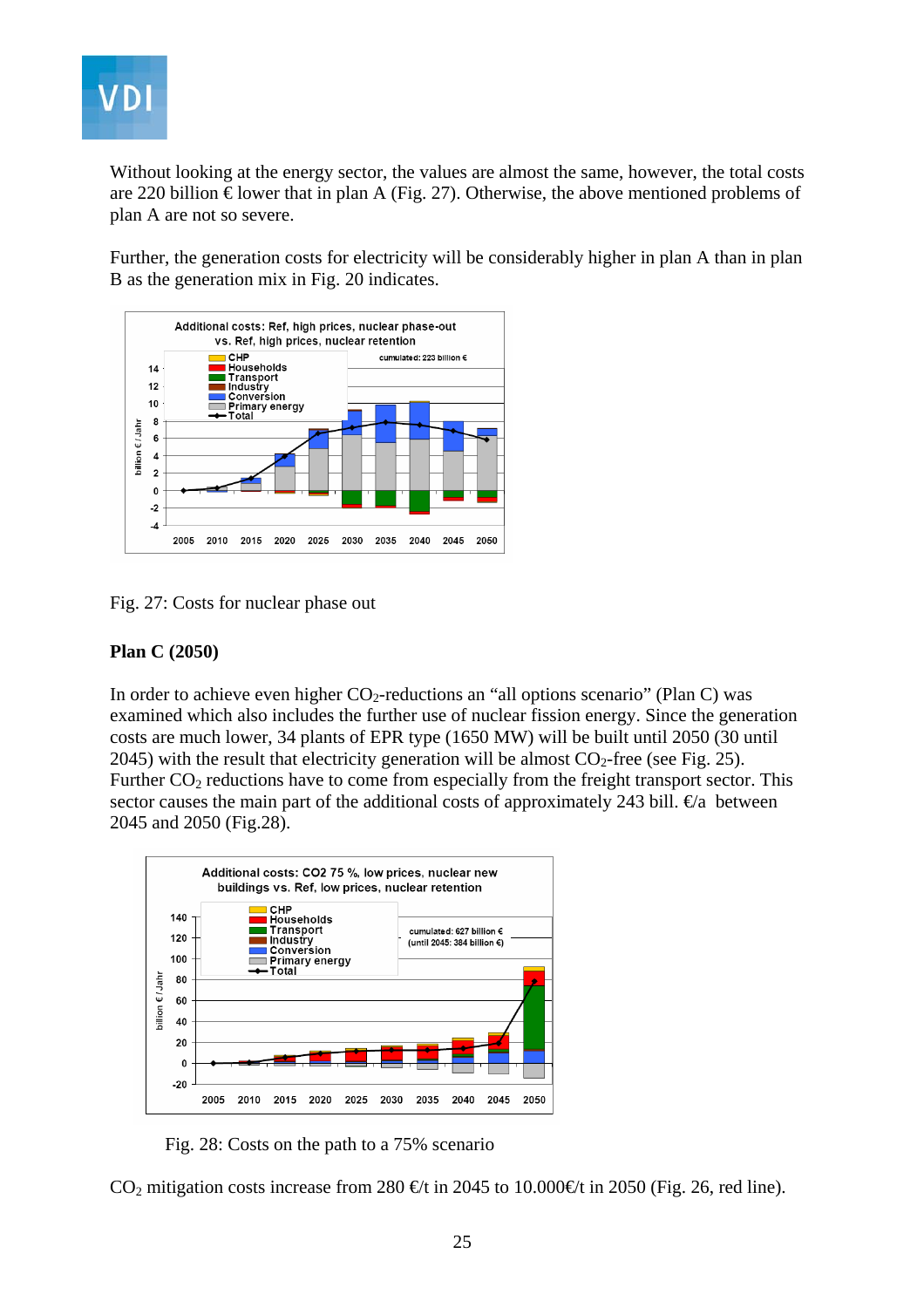

For this reason, the possibilities for mitigating  $CO<sub>2</sub>$  emissions known today are limited to 271 Mt/a (67% of the 2005 emissions).

|                                    | Sector |          |          |           |                  |  |
|------------------------------------|--------|----------|----------|-----------|------------------|--|
|                                    | Energy | Industry | Tertiary | Household | <b>Transport</b> |  |
| Reduction of energy<br>consumption | $-21%$ | $-23%$   | $-40%$   | $-40%$    | $-14%$           |  |
| Reduction of $CO2$ emissions       | $-96%$ | $-47%$   | $-61%$   | $-73%$    | $-32%$           |  |

The main problem of the scenario according to plan C is the public acceptance for nuclear power.

Further, the main swing in all plans about generated electricity occurs between nuclear plus fossil and wind; photovoltaic always stays a marginal contributor due to cost reasons.

Climate protection with nuclear phase out is expensive and limits  $CO<sub>2</sub>$ -reduction to about 50% under realistic assumptions.

All model runs to define a 75% reduction scenario without nuclear energy or with nuclear retention only failed. It does not seem to be possible to build so many CCS power plants as required.

The VDI-Committee identified the following measures for the future:

- 1. Industry must be enabled to lower the final energy consumption by 30% at estimated increasing production up to a level of 180% in 2050. This requires more efficiency, use or reduction of exhaust heat, and permanent energy management.
- 2. The development of an economic and fuel saving carbon capture and storage technology for power plants and industry and of processes for the production of 2nd generation bio fuels must be promoted.
- 3. People's acceptance for  $CO<sub>2</sub>$  poor technologies must be promoted.
- 4. Households and tertiary sector must reduce their final energy consumption by totally 50%, especially by reducing electricity and heat consumption of old buildings (by means of insulation, improved installations, use of renewable energies).
- 5. The spectrum of available and economic technologies (hydrogen use in all sectors, nuclear fusion, and solar thermal power plants) has to be extended all the time.

### **Main findings**

- 1. The important objective of GHG reduction can only be achieved by means of engineers' solutions in the next decades. It requires that all available technologies supporting this objective have to be used.
- 2. The objective of GHG reduction must be considered together with the objectives of security and economics of supply, environmental and social compatibility.
- 3. Electricity has a key role in GHG reduction measures, especially in transport.